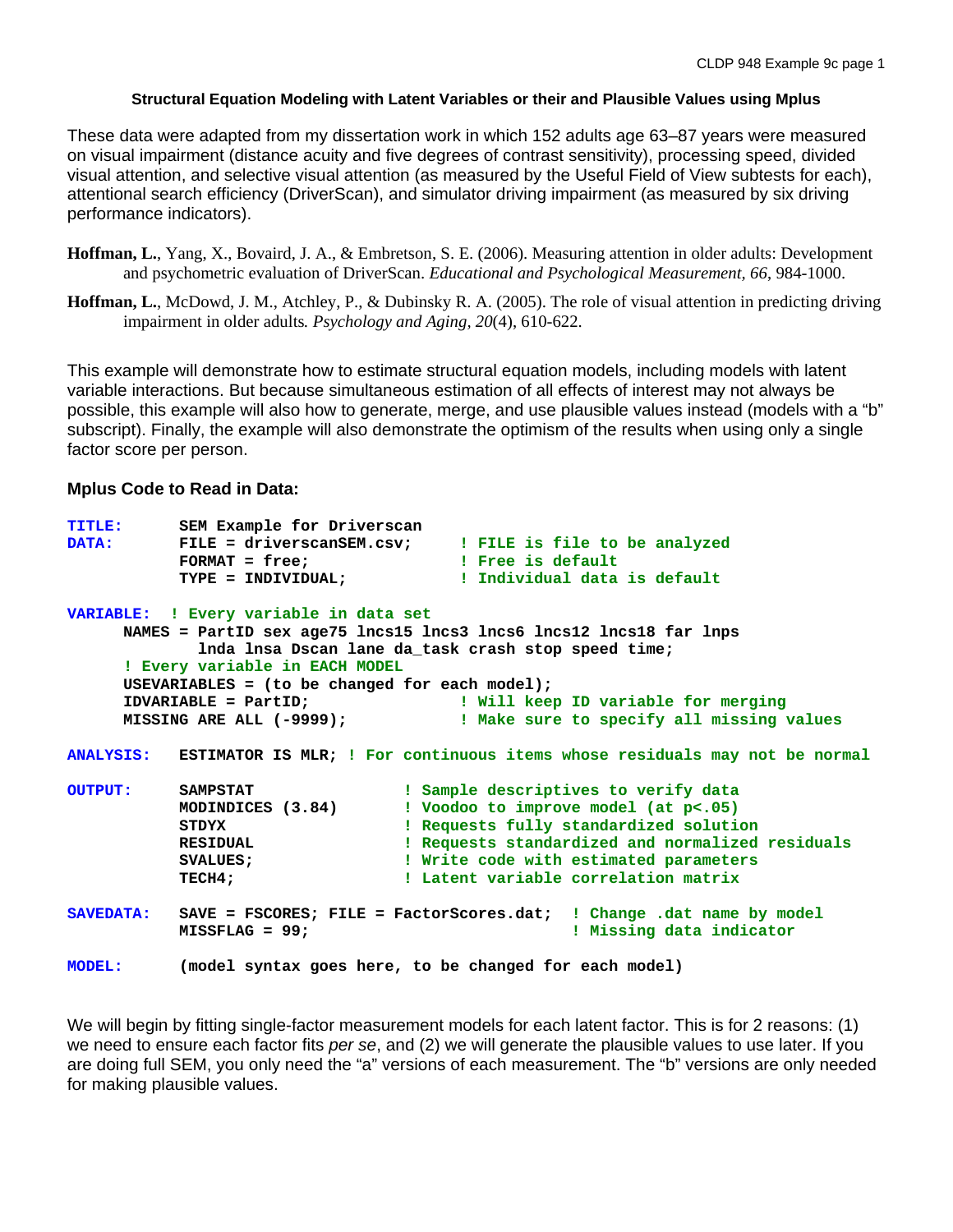#### **Measurement Model for Visual Impairment (including Omega)** *Model 1a: Estimate model using MLR (also generate SVALUES text for making plausible values)*

**VARIABLE: ! Every variable in THIS MODEL USEVARIABLES = lncs15 lncs3 lncs6 lncs12 lncs18 far; ANALYSIS: ESTIMATOR = MLR;**<br>MODEL: : **! Measurement mo ! Measurement models Vision BY far@1 lncs15\* lncs3\* lncs6\* lncs12\* lncs18\* (L2-L6); ! 1 marker loading [far\* lncs15\* lncs3\* lncs6\* lncs12\* lncs18\*]; ! All intercepts far\* lncs15\* lncs3\* lncs6\* lncs12\* lncs18\* (E1-E6); ! Residual variances [Vision@0]; Vision\* (Fvar); ! Factor M=0, Var=? MODEL CONSTRAINT: ! TO GET OMEGA NEW(SumLoad2 SumError SumRCov Omega); SumLoad2 =( 1+L2+L3+L4+L5+L6)\*\*2; SumError = E1+E2+E3+E4+E5+E6;**  $SumRCov = 2*(0);$ **! Omega = true variance / total variance Omega = SumLoad2\*Fvar / (SumLoad2\*Fvar+SumError+SumRCov);** MODEL FIT INFORMATION Number of Free Parameters 18 Loglikelihood HO Value -747.948<br>HO Scaling Correction Factor 1.1255 H0 Scaling Correction Factor for MLR<br>H1 Value  $H1$  Value  $-739.282$  H1 Scaling Correction Factor 1.1171 for MLR Information Criteria Akaike (AIC) 1531.897<br>Bayesian (BIC) 1586.327 Bayesian (BIC) 1586.327<br>Sample-Size Adjusted BIC 1529.357 Sample-Size Adjusted BIC  $(n* = (n + 2) / 24)$ Chi-Square Test of Model Fit Value 15.752\* Degrees of Freedom 9 P-Value 0.0722 Scaling Correction Factor 1.1003 for MLR RMSEA (Root Mean Square Error Of Approximation)  $\begin{array}{ccc} 0.070 & \ 0.000 & 0.126 \end{array}$ 90 Percent C.I.<br>Probability RMSEA <= .05 0.246 Probability RMSEA <= .05 CFI/TLI CFI 0.973 TLI and  $0.955$ Chi-Square Test of Model Fit for the Baseline Model Value 264.950 Degrees of Freedom 15<br>
P-Value 0.0000 P-Value SRMR (Standardized Root Mean Square Residual) Value 0.041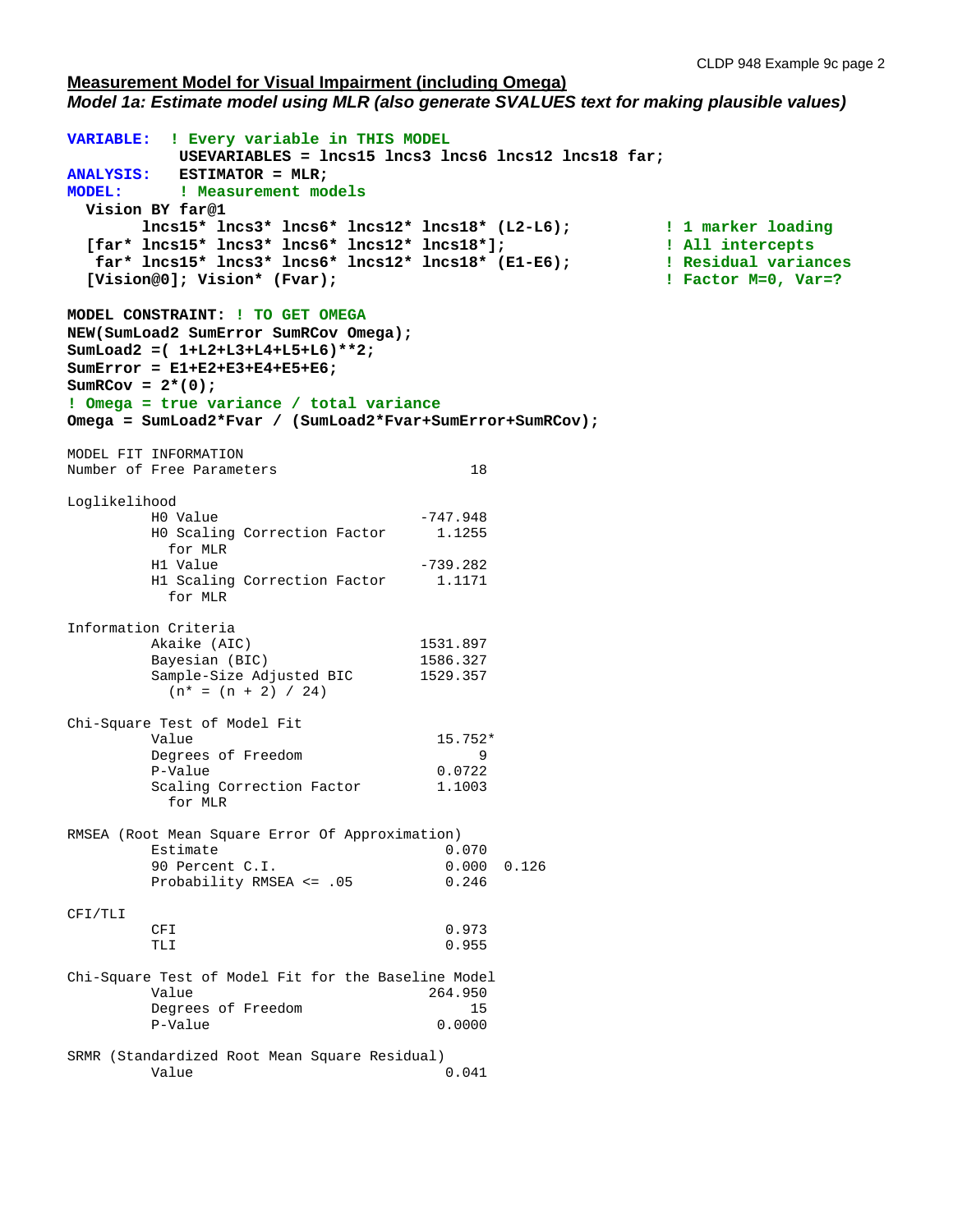## **Measurement Model for Vision:**

| MODEL RESULTS              |                |       |               | Two-Tailed | The SVALUES output option<br>provided this code, which we<br>will use to generate plausible |
|----------------------------|----------------|-------|---------------|------------|---------------------------------------------------------------------------------------------|
|                            | Estimate       | S.E.  | Est./S.E.     | P-Value    | values for our factor scores for                                                            |
| VISION<br>BY               |                |       |               |            |                                                                                             |
| FAR                        | 1.000          | 0.000 | 999.000       | 999.000    | later use.                                                                                  |
| LNCS15                     | 0.497          | 0.103 | 4.815         | 0.000      |                                                                                             |
| LNCS3                      | 0.594          | 0.118 | 5.018         | 0.000      | MODEL COMMAND WITH FINAL                                                                    |
| LNCS6                      | 0.764          | 0.136 | 5.628         | 0.000      | ESTIMATES USED AS STARTING                                                                  |
| LNCS12                     | 1.296          | 0.207 | 6.277         | 0.000      | <b>VALUES</b>                                                                               |
| LNCS18                     | 1.504          | 0.237 | 6.353         | 0.000      |                                                                                             |
|                            |                |       |               |            | vision BY far@1;                                                                            |
| Means                      |                |       |               |            | vision BY lncs15*0.49665 (12);                                                              |
| VISION                     | 0.000          | 0.000 | 999.000       | 999.000    | vision BY lncs3*0.59433 (13);                                                               |
|                            |                |       |               |            | vision BY lncs6*0.76361 (14);                                                               |
| Intercepts                 |                |       |               |            | vision BY lncs12*1.29636 (15);                                                              |
| LNCS15                     | $-3.698$       | 0.035 | $-105.136$    | 0.000      | vision BY lncs18*1.50436 (16);                                                              |
| LNCS3                      | $-3.938$       | 0.035 | $-113.273$    | 0.000      |                                                                                             |
| LNCS6                      | $-3.730$       | 0.043 | $-87.639$     | 0.000      | $[$ lncs15*-3.69842 ];                                                                      |
| LNCS12                     | $-2.368$       | 0.066 | $-36.000$     | 0.000      | $[$ lncs3*-3.93821 ];                                                                       |
| LNCS18                     | $-1.406$       | 0.081 | $-17.389$     | 0.000      | $[$ lncs $6*-3.72997]$ ;                                                                    |
| FAR                        | 3.026          | 0.067 | 45.130        | 0.000      | $[$ lncs12*-2.36777 ];                                                                      |
|                            |                |       |               |            | $[$ lncs18*-1.40608 ];                                                                      |
| Variances                  |                |       |               |            | $[$ far*3.02632 ];<br>[ vision@0 ];                                                         |
| VISION                     | 0.224          | 0.067 | 3.333         | 0.001      |                                                                                             |
| Residual Variances         |                |       |               |            | $lncs15*0.13297 (e2);$                                                                      |
| LNCS15                     | 0.133          | 0.018 | 7.435         | 0.000      | $lncs3*0.10479$ (e3);                                                                       |
| LNCS3                      | 0.105          | 0.014 | 7.451         | 0.000      | $lncs6*0.14501 (e4);$                                                                       |
| LNCS6                      | 0.145          | 0.028 | 5.231         | 0.000      | $lncs12*0.28191$ (e5);                                                                      |
| LNCS12                     | 0.282          | 0.047 | 5.947         | 0.000      | $lncs18*0.48808$ (e6);                                                                      |
| LNCS18                     | 0.488          | 0.062 | 7.933         | 0.000      | $far*0.46001 (e1);$                                                                         |
| FAR                        | 0.460          | 0.055 | 8.349         | 0.000      | vision*0.22350;                                                                             |
| New/Additional Parameters  |                |       |               |            | For factor score reliability                                                                |
| SUMLOAD2                   | 31.983         | 7.564 | 4.228         | 0.000      | SAMPLE STATISTICS FOR ESTIMATED                                                             |
| SUMERROR                   | 1.613          | 0.102 | 15.822        | 0.000      |                                                                                             |
| <b>SUMRCOV</b>             | 0.000          | 0.000 | 0.000         | 1.000      | FACTOR SCORES                                                                               |
| OMEGA                      | 0.816          | 0.024 | 33.851        | 0.000      |                                                                                             |
|                            |                |       |               |            | Means<br>VISION<br>VISION SE                                                                |
|                            |                |       |               |            |                                                                                             |
| STANDARDIZED MODEL RESULTS |                |       |               |            | 0.000<br>0.194                                                                              |
| STDYX Standardization      |                |       |               |            | Covariances                                                                                 |
|                            |                |       |               | Two-Tailed |                                                                                             |
|                            | Estimate       | S.E.  | Est./S.E.     | P-Value    | 0.186<br>VISION                                                                             |
| VISION<br>ВY               |                |       |               |            |                                                                                             |
| FAR                        | 0.572          | 0.062 | 9.190         | 0.000      |                                                                                             |
| LNCS15                     | 0.541          | 0.074 | 7.305         | 0.000      | $\rho = \frac{.224}{.224 + .194^2} = .856$                                                  |
| LNCS3                      | 0.656          | 0.062 | 10.605        | 0.000      | Factor score reliability uses the                                                           |
| LNCS6                      | 0.688          | 0.057 | 12.062        | 0.000      | factor variance, but reliability                                                            |
| LNCS12                     | 0.756          | 0.051 | 14.815        | 0.000      |                                                                                             |
| LNCS18                     | 0.713          | 0.041 | 17.293        | 0.000      | corrections will use the factor                                                             |
|                            |                |       |               |            | score variance instead.                                                                     |
| <b>TNCC15</b>              | <b>T.NTCR3</b> |       | <b>T.NCCG</b> | T.NOC12    | Normalized Residuals for Covariances/Correlations/Residual Correlations<br><b>T.NOC18</b>   |

LNCS15 LNCS3 LNCS6 LNCS12 LNCS18 \_\_\_\_\_\_\_\_ \_\_\_\_\_\_\_\_ \_\_\_\_\_\_\_\_ \_\_\_\_\_\_\_\_ \_\_\_\_\_\_\_\_ LNCS15 0.000 LNCS3 1.651 0.000 LNCS3 1.651 0.000<br>
LNCS6 -0.045 0.261 0.000<br>
LNCS12 -0.455 -0.241 0.021 LNCS12 -0.455 -0.241 0.021 0.000<br>LNCS18 -0.629 -0.458 -0.177 0.353 LNCS18 -0.629 -0.458 -0.177 0.353 0.000 **Local fit looks good as well…**

FAR -0.471 -0.731 -0.062 0.198 0.558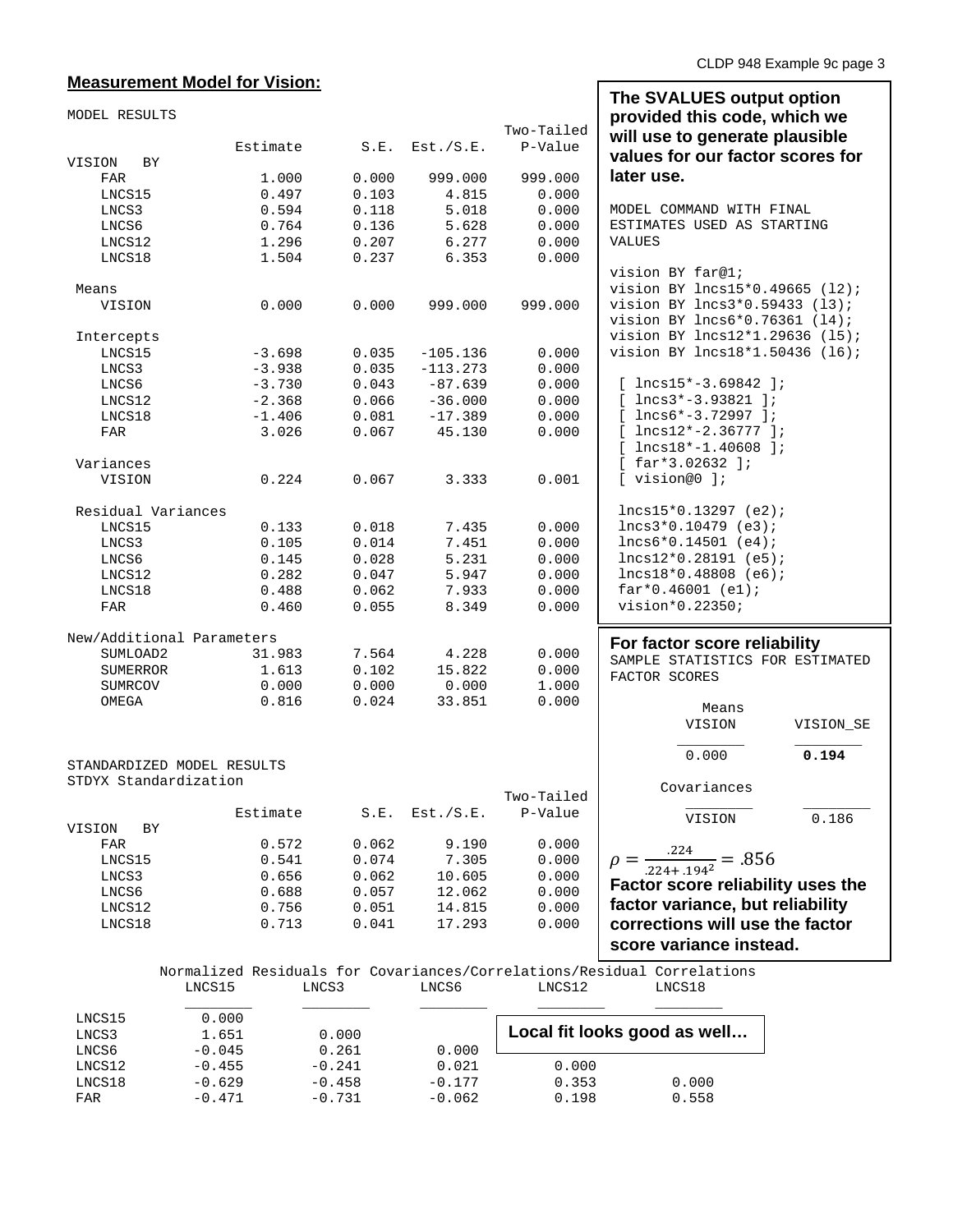**Now we are ready for Model 1b for the Visual Impairment factor:**  *Generate plausible values using BAYES estimation of \*previous MLR model\**

```
ANALYSIS: ESTIMATOR = BAYES; 
             MODEL: ! Parameters from previously estimated measurement model, but all FIXED@
Vision BY far@1;
Vision BY lncs15@0.49665(l2);
Vision BY lncs3@0.59434(l3);
Vision BY lncs6@0.76361(l4);
Vision BY lncs12@1.29636(l5);
Vision BY lncs18@1.50436(l6);
[lncs15@-3.69842];
[lncs3@-3.93821];
[lncs6@-3.72997];
[lncs12@-2.36777];
[lncs18@-1.40608];
[far@3.02632];
[vision@0];
lncs15@0.13296(e2);
lncs3@0.10479(e3);
lncs6@0.14501(e4);
lncs12@0.28191(e5);
lncs18@0.48808(e6);
far@0.46002(e1);
vision@0.22350;
DATA IMPUTATION: \qquad \qquad \qquad ! Creating plausible values for factor score<br>
NUMBETS = 100; \qquad \qquad \qquad \qquad \qquad ! Number of separate values to create
 NDATASETS = 100; ! Number of separate values to create
 SAVE = PV/Vision*.dat; ! Name of separate datasets with plausible values
SAVEDATA: FILE = PV/VisionSummary.dat; ! Summary about plausibles per person
 SAVE = FSCORES (100); ! Needed to generate 100 factor scores
 FACTORS = Vision; ! Which factors to save
            MISSFLAG = 99; ! Missing data indicator for items
   Save file
     Vision*.dat
   Order of variables
     LNCS15
     LNCS3
     LNCS6
     LNCS12
     LNCS18
     FAR
     PARTID
     VISION
              Now, within a subfolder of PV/, we have 100 datasets (named Vision1.dat to 
              Vision100.dat) with these variables in this order. Thus, rather than just using the 
              mean of a person's factor score distribution, we are sampling from each person's 
              factor distribution.
              It also made a text file called "Visionlist.dat" that lists these individual data files:
              Vision1.dat
              Vision2.dat
              Vision3.dat
              Vision4.dat
              Vision5.dat
              …
              Later we will use these types of files to tell Mplus to run the same analysis on every 
              single file, then aggregate the results (as in multiple imputation for missing data).
```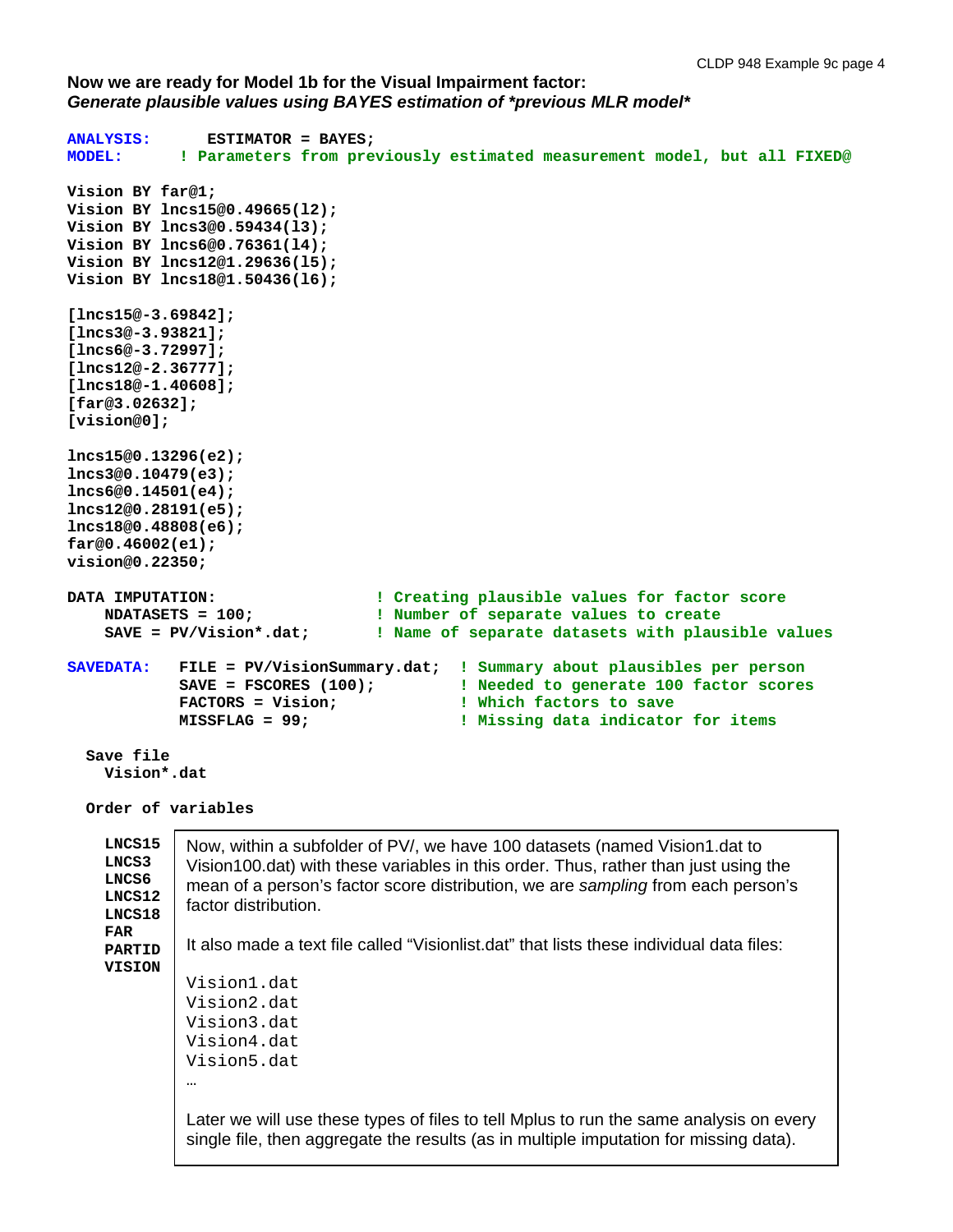#### **Measurement Model for Driving Impairment (including Omega)** *Model 2a: Estimate model using MLR (also generate SVALUES text for making plausible values)*

```
VARIABLE: ! Every variable in THIS MODEL
           USEVARIABLES = lane da_task crash stop speed time;
ANALYSIS: ESTIMATOR = MLR;<br>MODEL: : ! Measurement mo
         Weasurement models
  Driving BY crash@1 
  da_task* lane* stop* speed* time* (L2-L6); ! 1 marker loading
 [lane* da_task* crash* stop* speed* time*]; ! All intercepts
  lane* da_task* crash* stop* speed* time* (E1-E6); ! Residual variances
 [Driving@0]; Driving* (Fvar); ! Factor M=0, Var=?
  speed WITH time* (ResCov); ! Residual covariance
MODEL CONSTRAINT: ! TO GET OMEGA
NEW(SumLoad2 SumError SumRCov Omega); 
SumLoad2 = ( 1+L2+L3+L4+L5+L6)**2;
SumError = E1+E2+E3+E4+E5+E6;
SumRCov = 2*(ResCov);
! Omega = true variance / total variance
Omega = SumLoad2*Fvar / (SumLoad2*Fvar+SumError+SumRCov);
MODEL FIT INFORMATION
Number of Free Parameters 19
Loglikelihood
H0 Value -37.119 H0 Scaling Correction Factor 1.1566
       for MLR<br>H1 Value
H1 Value -30.710 H1 Scaling Correction Factor 1.1108
          for MLR
Information Criteria
       Akaike (AIC) 112.239<br>Bavesian (BIC) 167.012
       Bayesian (BIC) 167.012<br>Sample-Size Adjusted BIC 106.915
       Sample-Size Adjusted BIC
         (n* = (n + 2) / 24)Chi-Square Test of Model Fit
Value 12.791*
Degrees of Freedom 8
       P-Value 0.1192<br>Scaling Correction Factor 1.0021
       Scaling Correction Factor
          for MLR
RMSEA (Root Mean Square Error Of Approximation)
Estimate 0.067
       90 Percent C.I. 0.000 0.133<br>Probability RMSEA <= .05 0.293
       Probability RMSEA <= .05
CFI/TLI
CFI 0.922
TLI 0.854
Chi-Square Test of Model Fit for the Baseline Model
Value 76.677
       Degrees of Freedom 15<br>P-Value 0.0000
       P-Value
SRMR (Standardized Root Mean Square Residual)
Value 0.054
```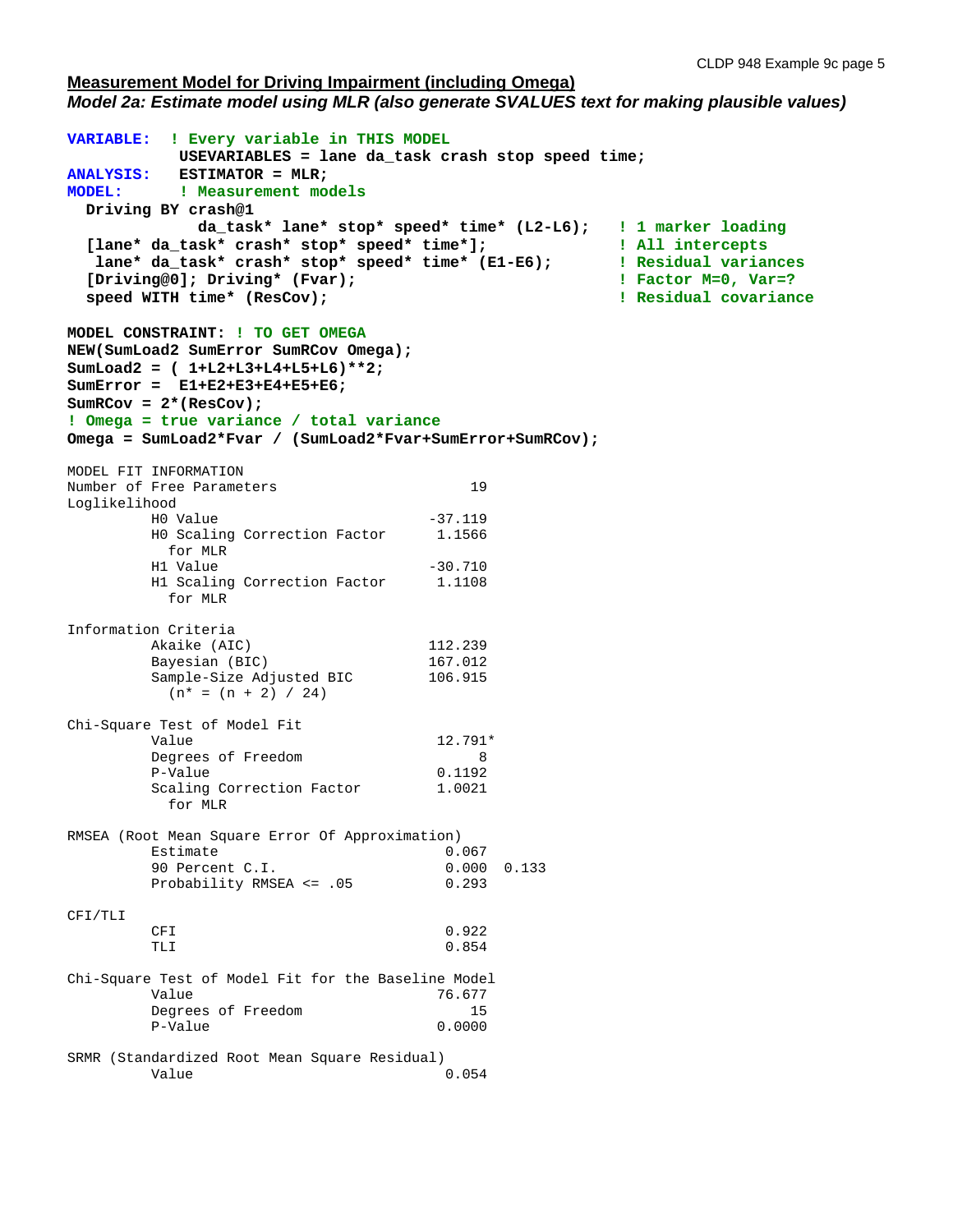## **Measurement Model for Driving:**

MODEL RESULTS

|                       |                            |       |           | Two-Tailed |                                                                         |
|-----------------------|----------------------------|-------|-----------|------------|-------------------------------------------------------------------------|
|                       | Estimate                   | S.E.  | Est./S.E. | P-Value    |                                                                         |
| DRIVING BY            |                            |       |           |            | The SVALUES output option                                               |
| CRASH                 | 1.000                      | 0.000 | 999.000   | 999.000    | provided this code, which we will                                       |
| LANE                  | 0.150                      | 0.057 | 2.608     | 0.009      | use to generate plausible values                                        |
| DA_TASK               | 0.173                      | 0.074 | 2.348     | 0.019      | for our factor scores for later use.                                    |
| STOP                  | 0.347                      | 0.163 | 2.124     | 0.034      |                                                                         |
| SPEED                 | 0.422                      | 0.138 | 3.054     | 0.002      |                                                                         |
| TIME                  | 0.048                      | 0.043 | 1.104     | 0.270      | MODEL COMMAND WITH FINAL                                                |
|                       |                            |       |           |            | ESTIMATES USED AS STARTING VALUES                                       |
| WITH<br>SPEED         |                            |       |           |            |                                                                         |
| TIME                  | $-0.023$                   | 0.004 | $-5.393$  | 0.000      | driving BY crash@1;                                                     |
|                       |                            |       |           |            | driving BY lane* $0.14977$ (12);                                        |
| Means                 |                            |       |           |            | driving BY da_task* $0.17282$ (13);                                     |
| DRIVING               | 0.000                      | 0.000 | 999.000   | 999.000    | driving BY stop*0.34713 (14);                                           |
|                       |                            |       |           |            | driving BY speed* $0.42198$ (15);                                       |
|                       |                            |       |           |            | driving BY time* $0.04799$ (16);                                        |
| Intercepts<br>LANE    | 0.815                      | 0.015 | 53.293    | 0.000      |                                                                         |
|                       |                            |       |           |            | speed WITH time*-0.02305                                                |
| DA_TASK               | 0.256                      | 0.013 | 20.102    | 0.000      | (rescov);                                                               |
| CRASH                 | 0.859                      | 0.053 | 16.292    | 0.000      |                                                                         |
| STOP                  | 0.205                      | 0.038 | 5.349     | 0.000      | $[$ lane*0.81538 ];                                                     |
| SPEED                 | 0.836                      | 0.042 | 19.687    | 0.000      | $[$ da_task*0.25614 ];                                                  |
| TIME                  | 3.146                      | 0.009 | 349.081   | 0.000      | $[crash*0.85947];$                                                      |
|                       |                            |       |           |            | $[$ stop*0.20455 ];                                                     |
| Variances             |                            |       |           |            | $[$ speed*0.83636 ];                                                    |
| DRIVING               | 0.159                      | 0.062 | 2.574     | 0.010      |                                                                         |
|                       |                            |       |           |            | $[$ time*3.14598 $]$ ;                                                  |
| Residual Variances    |                            |       |           |            | $[$ driving* $0$ ];                                                     |
| LANE                  | 0.027                      | 0.004 | 6.596     | 0.000      |                                                                         |
| DA_TASK               | 0.017                      | 0.004 | 4.613     | 0.000      | $lane*0.02734 (e1);$                                                    |
| CRASH                 | 0.209                      | 0.055 | 3.781     | 0.000      | $da_{x}$ task*0.01669 (e2);                                             |
| STOP                  | 0.174                      | 0.031 | 5.575     | 0.000      | $crash*0.20856 (e3);$                                                   |
| SPEED                 | 0.210                      | 0.028 | 7.391     | 0.000      | $stop*0.17387 (e4);$                                                    |
| TIME                  | 0.010                      | 0.001 | 8.639     | 0.000      | speed*0.20994 (e5);                                                     |
|                       |                            |       |           |            | $time*0.01036 (e6);$                                                    |
|                       | New/Additional Parameters  |       |           |            | $driving*0.15881;$                                                      |
|                       | 4.578                      | 1.185 | 3.865     | 0.000      |                                                                         |
| SUMLOAD2              |                            |       |           |            |                                                                         |
| SUMERROR              | 0.647                      | 0.067 | 9.627     | 0.000      | For factor score reliability                                            |
| <b>SUMRCOV</b>        | $-0.046$                   | 0.009 | $-5.393$  | 0.000      | SAMPLE STATISTICS FOR ESTIMATED                                         |
| OMEGA                 | 0.548                      | 0.076 | 7.166     | 0.000      | FACTOR SCORES                                                           |
|                       |                            |       |           |            | Means                                                                   |
|                       | STANDARDIZED MODEL RESULTS |       |           |            | DRIVING<br>DRIVING_SE                                                   |
| STDYX Standardization |                            |       |           |            |                                                                         |
|                       |                            |       |           | Two-Tailed | 0.000<br>0.247                                                          |
|                       | Estimate                   | S.E.  | Est./S.E. | P-Value    | Covariances                                                             |
| DRIVING<br>BY         |                            |       |           |            |                                                                         |
| CRASH                 | 0.657                      | 0.117 | 5.596     | 0.000      | 0.098<br>DRIVING                                                        |
| LANE                  | 0.340                      | 0.123 | 2.767     | 0.006      |                                                                         |
| DA_TASK               | 0.470                      | 0.132 | 3.576     | 0.000      |                                                                         |
| STOP                  | 0.315                      | 0.115 | 2.748     | 0.006      | $\rho = \frac{.159}{.159 + .247^2} = .723$ Uh-oh                        |
| SPEED                 | 0.345                      | 0.107 | 3.226     | 0.001      | Factor score reliability uses the                                       |
| TIME                  | 0.185                      | 0.145 | 1.275     | 0.202      | factor variance, but reliability                                        |
|                       |                            |       |           |            |                                                                         |
| SPEED<br>WITH         |                            |       |           |            | corrections will use the factor                                         |
| TIME                  | $-0.494$                   | 0.090 | $-5.478$  | 0.000      | score variance instead.                                                 |
|                       |                            |       |           |            |                                                                         |
|                       |                            |       |           |            | Normalized Residuals for Covariances/Correlations/Residual Correlations |
|                       | LANE<br>DA_TASK            |       | CRASH     | STOP       | SPEED                                                                   |

| LANE    | 0.000    |          |          |                           |       |
|---------|----------|----------|----------|---------------------------|-------|
| DA TASK | $-0.487$ | 0.000    |          | Local fit looks mostly ok |       |
| CRASH   | 0.359    | $-0.390$ | 0.000    |                           |       |
| STOP    | 0.769    | 0.503    | $-0.004$ | 0.000                     |       |
| SPEED   | 0.458    | $-0.836$ | 0.471    | $-0.482$                  | 0.000 |
| TIME    | $-1.508$ | 2.067    | $-0.346$ | $-0.545$                  | 0.000 |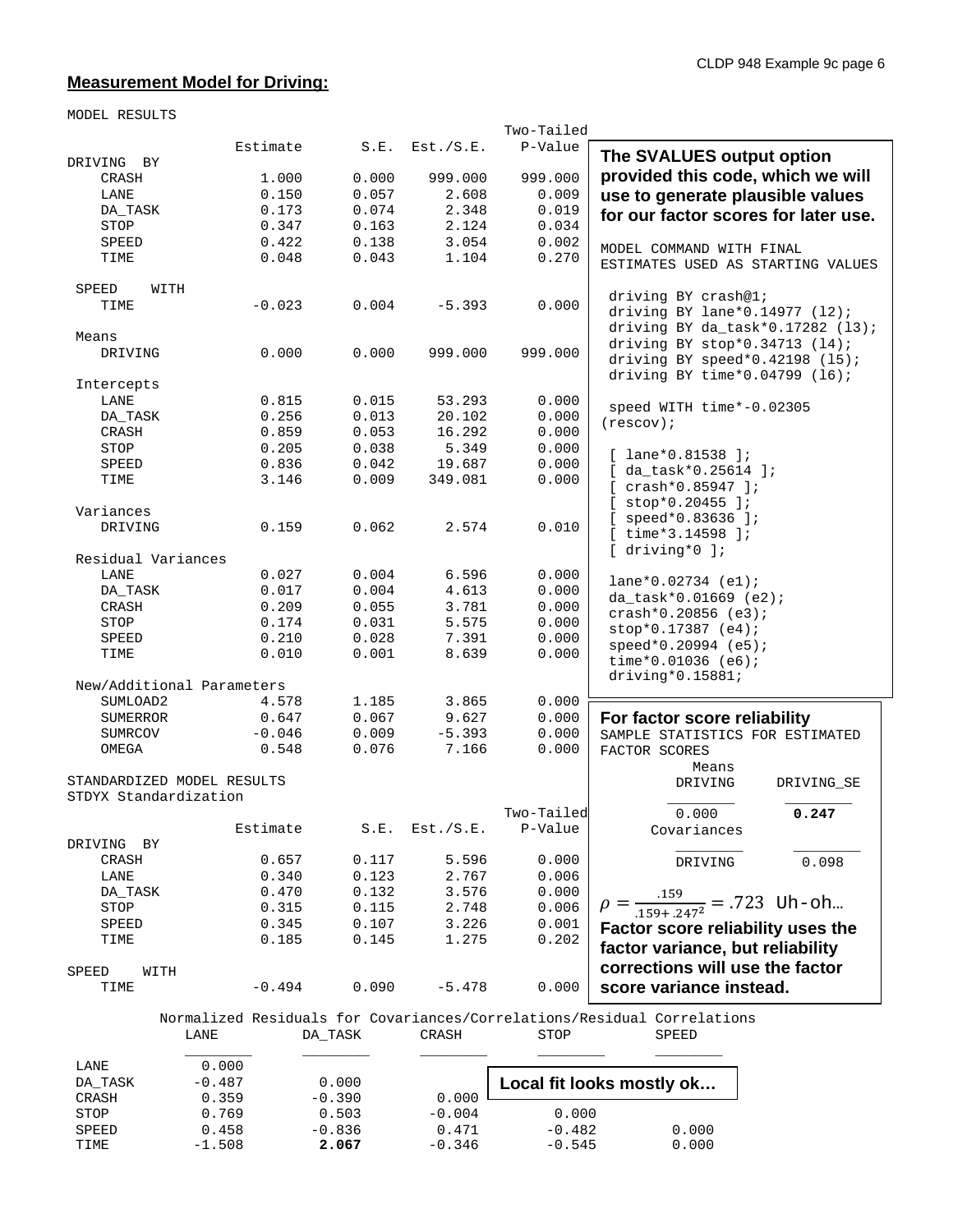### **Now we are ready for Model 2b for the Driving Impairment factor:**  *Generate plausible values using BAYES estimation of \*previous MLR model\**

```
ANALYSIS: ESTIMATOR = BAYES; 
             ! Parameters from previously estimated measurement model, but all FIXED
 driving BY crash@1;
 driving BY lane@0.14977 (l2);
 driving BY da_task@0.17282 (l3);
 driving BY stop@0.34713 (l4);
 driving BY speed@0.42198 (l5);
 driving BY time@0.04799 (l6);
 speed WITH time@-0.02305 (rescov);
 [ lane@0.81538 ];
 [ da_task@0.25614 ];
 [ crash@0.85947 ];
 [ stop@0.20455 ];
 [ speed@0.83636 ];
 [ time@3.14598 ];
 [ driving@0 ];
 lane@0.02734 (e1);
 da_task@0.01669 (e2);
 crash@0.20856 (e3);
 stop@0.17387 (e4);
 speed@0.20994 (e5);
 time@0.01036 (e6);
 driving@0.15881;
DATA IMPUTATION: \qquad \qquad \qquad ! Creating plausible values for factor score<br>
NUMBETS = 100; \qquad \qquad \qquad ! Number of separate values to create
     NDATASETS = 100; ! Number of separate values to create
                                   ! Name of separate datasets with plausible values
SAVEDATA: FILE = PV/DrivingSummary.dat; ! Summary about plausibles per person
                                              ! Needed to generate 100 factor scores
             FACTORS = Driving; 1988 : Which factors to save
             MISSFLAG = 99; ! Missing data indicator for items
   Save file
     Driving*.dat
   Order of variables
     LANE
     DA_TASK
     CRASH
     STOP
     SPEED
     TIME
     PARTID
     DRIVING
                        Now, within a subfolder of PV/, we have 100 datasets (named Driving1.dat 
                        to Driving100.dat) with these variables in this order. Thus, rather than just 
                        using the mean, we are sampling from each person's factor score 
                        distribution. It also made a text file called "Drivinglist.dat" that lists these 
                        individual data files:
                        Driving1.dat
                        Driving2.dat
                        Driving3.dat
                        Driving4.dat
                        Driving5.dat
                        …..
                        Later we will use these types of files to tell Mplus to run the same analysis 
                        on every single file, then aggregate the results (as in multiple imputation).
```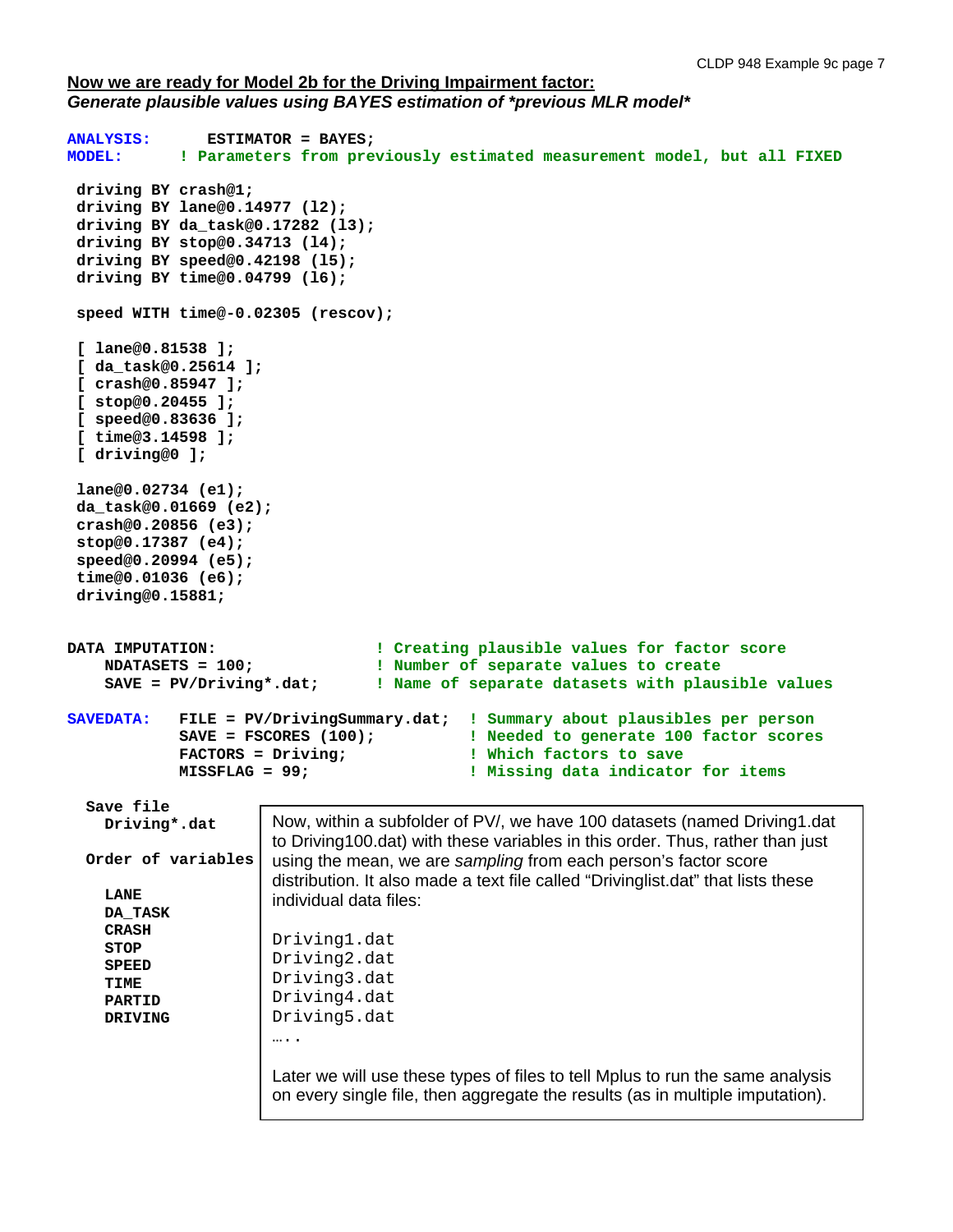#### **Measurement Model for Attentional Impairment (including Omega)** *Model 3a: Estimate model using MLR (also generate SVALUES text for making plausible values)*

```
VARIABLE: ! Every variable in THIS MODEL
            USEVARIABLES = lnda lnsa Dscan;
ANALYSIS: ESTIMATOR = MLR; 
MODEL: ! Measurement models
  Attn BY lnda@1 
          lnsa* dscan* (L2-L3); ! 1 marker loading
   [lnda* lnsa* dscan*]; ! All intercepts
   lnda* lnsa* dscan* (E1-E3); ! Residual variances
   [Attn@0]; Attn* (Fvar);
MODEL CONSTRAINT: ! TO GET OMEGA
NEW(SumLoad2 SumError SumRCov Omega); 
SumLoad2 = ( 1+L2+L3)**2;
SumError = E1+E2+E3;
SumRCov = 2*(0);
! Omega = true variance / total variance
Omega = SumLoad2*Fvar / (SumLoad2*Fvar+SumError+SumRCov);
```
*Can you guess why I didn't include the model fit?*

### **Measurement Model for Attention:**

| MODEL RESULTS              |          |       |                     |            |
|----------------------------|----------|-------|---------------------|------------|
|                            |          |       |                     | Two-Tailed |
|                            | Estimate |       | $S.E.$ Est./ $S.E.$ | P-Value    |
| ATTN<br><b>BY</b>          |          |       |                     |            |
| LNDA                       | 1,000    | 0.000 | 999.000             | 999.000    |
| LNSA                       | 0.516    | 0.071 | 7.275               | 0.000      |
| <b>DSCAN</b>               | 1.107    | 0.139 | 7.933               | 0.000      |
| Means                      |          |       |                     |            |
| <b>ATTN</b>                | 0.000    | 0.000 | 999.000             | 999.000    |
| Intercepts                 |          |       |                     |            |
| LNDA                       | 4.354    |       | $0.079$ 54.825      | 0.000      |
| LNSA                       | 5.581    | 0.036 | 154.256             | 0.000      |
| DSCAN                      | $-0.012$ | 0.081 | $-0.154$            | 0.878      |
| Variances                  |          |       |                     |            |
| <b>ATTN</b>                | 0.443    | 0.088 | 5.008               | 0.000      |
| Residual Variances         |          |       |                     |            |
| LNDA                       | 0.516    | 0.068 | 7.597               | 0.000      |
| LNSA                       | 0.081    | 0.017 | 4.674               | 0.000      |
| DSCAN                      | 0.449    | 0.086 | 5.243               | 0.000      |
| New/Additional Parameters  |          |       |                     |            |
| SUMLOAD2                   | 6.876    | 0.960 | 7.165               | 0.000      |
| SUMERROR                   | 1.045    | 0.102 | 10.212              | 0.000      |
| <b>SUMRCOV</b>             | 0.000    | 0.000 | 0.000               | 1.000      |
| OMEGA                      | 0.745    | 0.038 | 19.728              | 0.000      |
| STANDARDIZED MODEL RESULTS |          |       |                     |            |
| STDYX Standardization      |          |       |                     |            |

| Two-Tailed<br>P-Value | Est./S.E. | S.E.  | Estimate |     |              |
|-----------------------|-----------|-------|----------|-----|--------------|
|                       |           |       |          | RY. | ATTN         |
| 0.000                 | 12.275    | 0.055 | 0.680    |     | LNDA         |
| 0.000                 | 14.087    | 0.055 | 0.770    |     | LNSA         |
| 0.000                 | 13.153    | 0.056 | 0.740    |     | <b>DSCAN</b> |
|                       |           |       |          |     |              |

**The SVALUES output option provided this code, which we will use to generate plausible values for our factor scores for later use.**

MODEL COMMAND WITH FINAL ESTIMATES USED AS STARTING VALUES attn BY lnda@1;

attn BY lnsa\*0.51567 (l2); attn BY dscan\*1.10655 (l3);

```
[ lnda*4.35396 ];
[ lnsa*5.58076 ];
[ dscan*-0.01244 ];
[ attn*0 ];
lnda*0.51556 (e1);
lnsa*0.08112 (e2);
dscan*0.44855 (e3);
```
attn\*0.44310;

# **For factor score reliability** SAMPLE STATISTICS FOR ESTIMATED<br>FACTOR SCORES

| FACTOR SCORES                                                                       |         |  |  |  |  |  |
|-------------------------------------------------------------------------------------|---------|--|--|--|--|--|
| Means                                                                               |         |  |  |  |  |  |
| ATTN                                                                                | ATTN SE |  |  |  |  |  |
| 0.000                                                                               | 0.313   |  |  |  |  |  |
| Covariances                                                                         |         |  |  |  |  |  |
| ATTN                                                                                | 0.345   |  |  |  |  |  |
| .443<br>$\frac{1}{443 + .313^2} = .819$<br><b>Factor score reliability uses the</b> |         |  |  |  |  |  |
| factor variance, but reliability                                                    |         |  |  |  |  |  |

**factor variance, but reliability corrections will use the factor score variance instead.**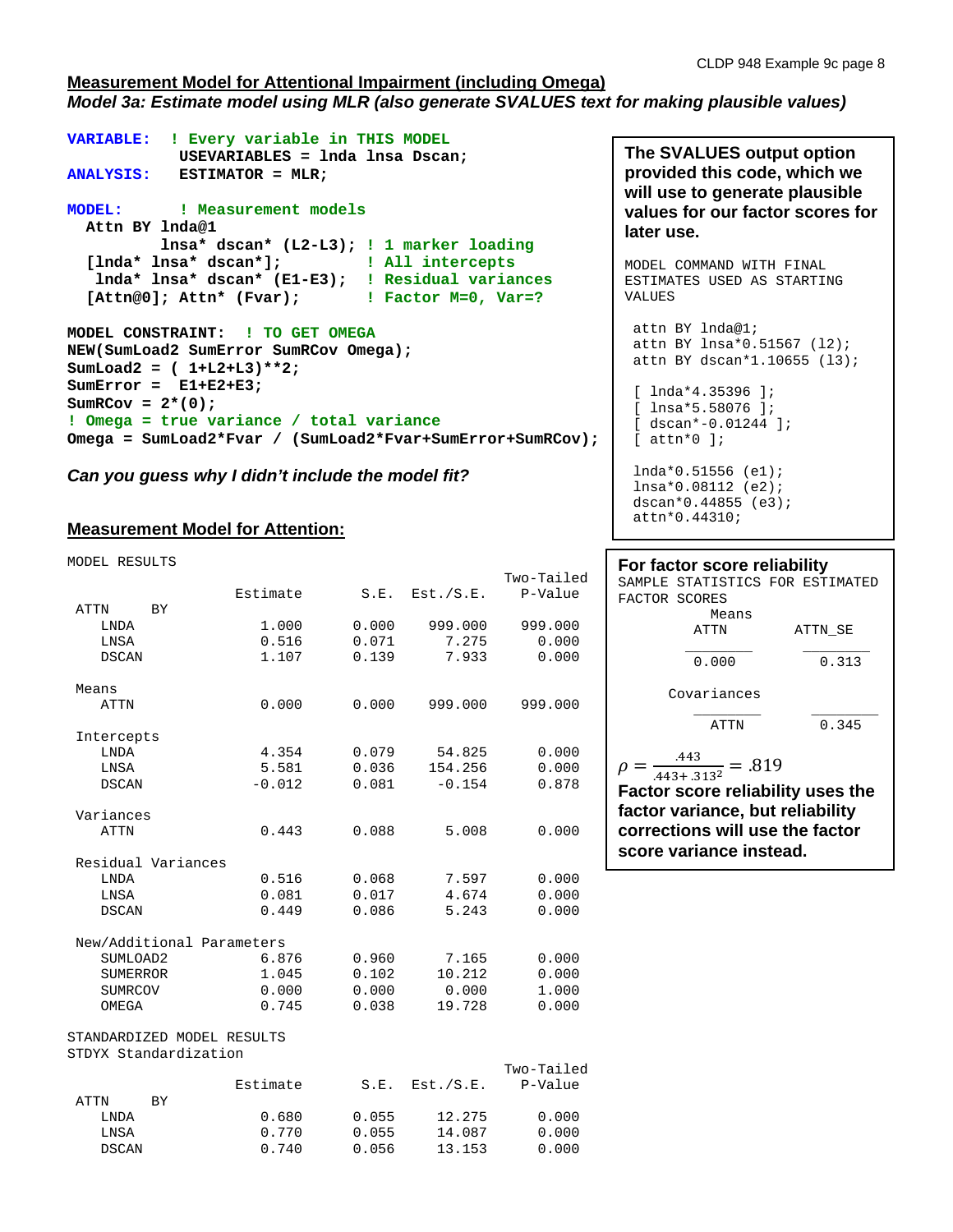#### **Now we are ready for Model 3b for the Attentional Impairment factor:**  *Generate plausible values using BAYES estimation of \*previous MLR model\**

```
ANALYSIS: ESTIMATOR = BAYES; 
MODEL: ! Parameters from previously estimated measurement model, but all FIXED
 attn BY lnda@1;
 attn BY lnsa@0.51567 (l2);
 attn BY dscan@1.10655 (l3);
 [ lnda@4.35396 ];
 [ lnsa@5.58076 ];
 [ dscan@-0.01244 ];
 [ attn@0 ];
 lnda@0.51556 (e1);
 lnsa@0.08112 (e2);
 dscan@0.44855 (e3);
 attn@0.44310;
DATA IMPUTATION: ! Creating plausible values for factor score
    NDATASETS = 100; 100: ! Number of separate values to create<br>SAVE = PV/Attn*.dat; 1 Name of separate datasets with plau;
                                    ! Name of separate datasets with plausible values
SAVEDATA: FILE = PV/AttnSummary.dat; ! Summary about plausibles per person
              SAVE = FSCORES (100); ! Needed to generate 100 factor scores
              FACTORS = Attn; \qquad ! Which factors to save MISSFLAG = 99; \qquad ! Missing data indicator
                                               ! Missing data indicator for items
   Save file
     Attn*.dat
   Order of variables
     LNDA
     LNSA
     DSCAN
     PARTID
     ATTN
_____________________________________________________________________________________
                         Now, within a subfolder of PV/, we have 100 datasets (named Attn1.dat to 
                         Attn100.dat) with these variables in this order. Thus, rather than just using 
                         the mean of a person's factor score distribution, we are sampling from it.
                         It also made a text file called "Attnlist.dat" that lists these individual data files:
                         Attn1.dat
                         Attn2.dat
                         Attn3.dat
                         Attn4.dat
                         Attn5.dat
                         ….
                         Later we will use these types of files to tell Mplus to run the same analysis 
                         on every single file, then aggregate the results (as in multiple imputation).
```
Now we are ready to test the model of interest, **Model 4a** as shown below (drawn by Mplus, made prettier by me). We'll begin with a saturated structural model that has main effects of the latent variables only.

```
VARIABLE: ! Every variable in THIS MODEL
             USEVARIABLES = lncs15 lncs3 lncs6 lncs12 lncs18 far
                            lane da_task crash stop speed time
                            lnda lnsa Dscan age75 lnps; 
ANALYSIS: ESTIMATOR = MLR;
```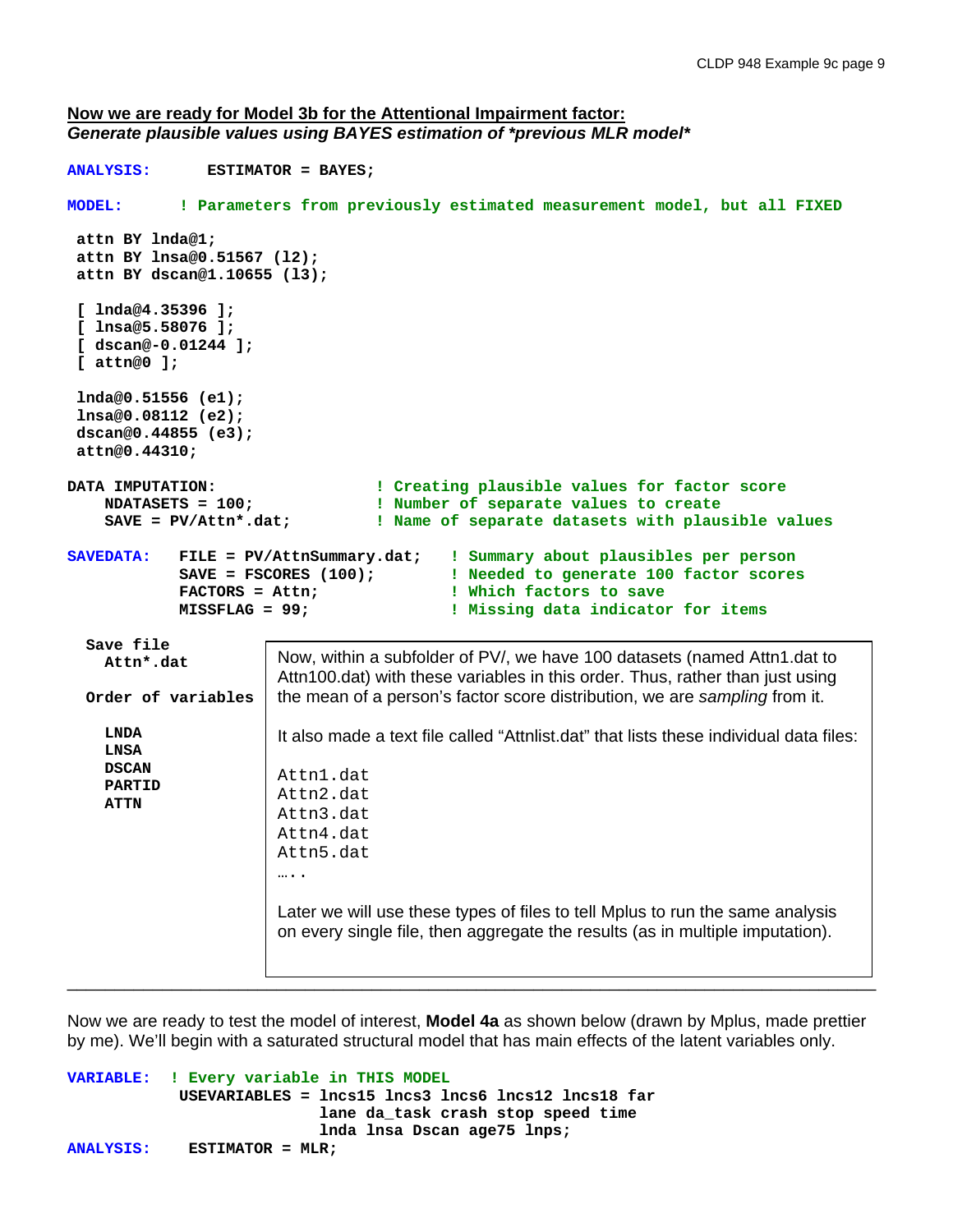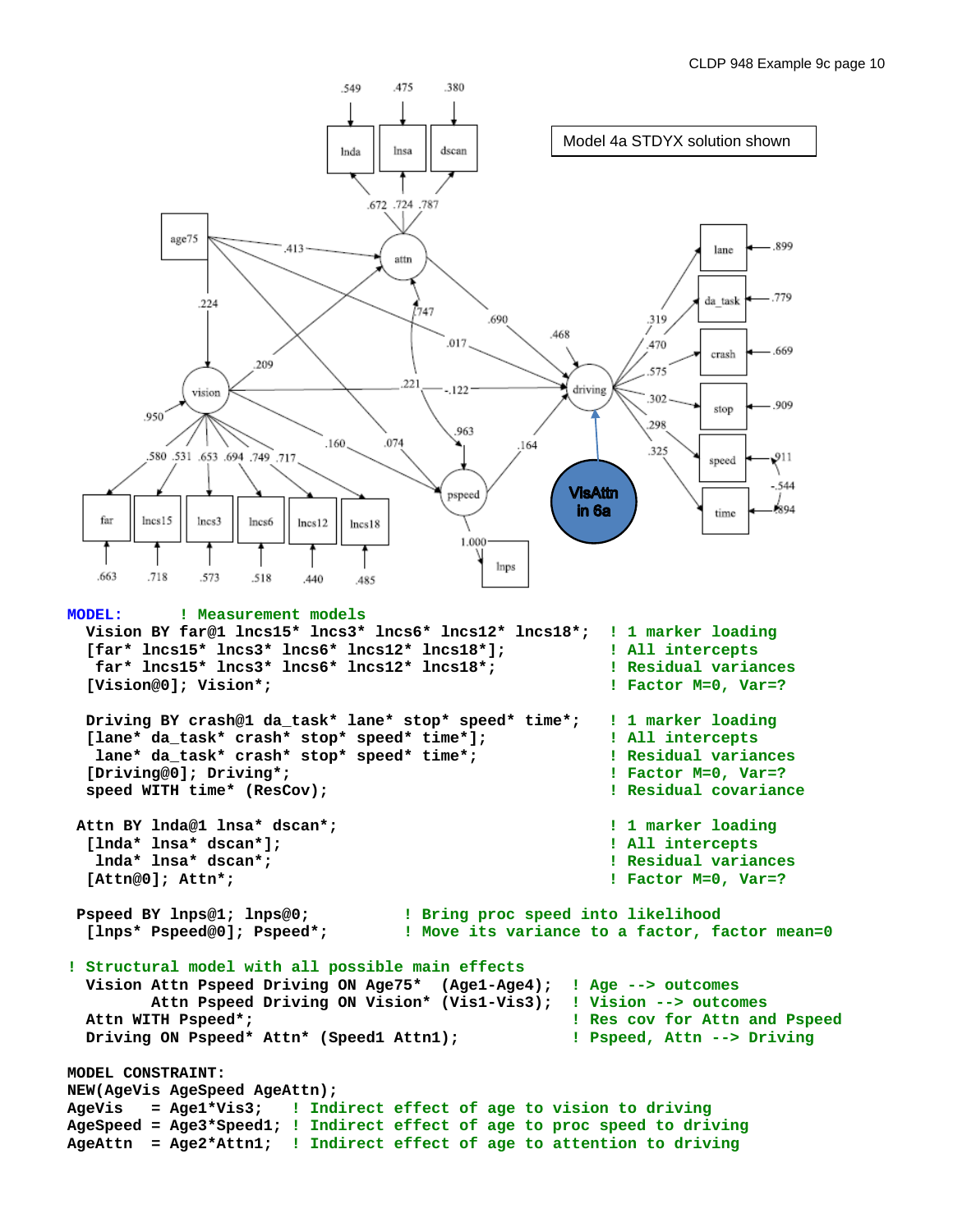|                      | MODEL FIT INFORMATION                 |                                                    |                |                       |                  |
|----------------------|---------------------------------------|----------------------------------------------------|----------------|-----------------------|------------------|
| Loglikelihood        | Number of Free Parameters             |                                                    |                | 58                    |                  |
|                      | H0 Value                              | HO Scaling Correction Factor                       |                | $-1310.811$<br>1.1063 |                  |
|                      | for MLR<br>H1 Value                   |                                                    |                | $-1238.221$           |                  |
|                      | for MLR                               | H1 Scaling Correction Factor                       |                | 1.0405                |                  |
|                      | Information Criteria<br>Akaike (AIC)  |                                                    |                | 2737.622              |                  |
|                      | Bayesian (BIC)                        |                                                    |                | 2913.007              |                  |
|                      |                                       | Sample-Size Adjusted BIC<br>$(n^* = (n + 2) / 24)$ |                | 2729.438              |                  |
|                      | Chi-Square Test of Model Fit<br>Value |                                                    |                | 144.331*              |                  |
|                      | Degrees of Freedom                    |                                                    |                | 110                   |                  |
|                      | P-Value                               |                                                    |                | 0.0156                |                  |
|                      | for MLR                               | Scaling Correction Factor                          |                | 1.0059                |                  |
|                      | Estimate                              | RMSEA (Root Mean Square Error Of Approximation)    |                | 0.045                 |                  |
|                      | 90 Percent C.I.                       |                                                    |                | $0.021$ $0.064$       |                  |
|                      |                                       | Probability RMSEA <= .05                           |                | 0.635                 |                  |
| CFI/TLI              | CFI                                   |                                                    |                | 0.936                 |                  |
|                      | TLI                                   |                                                    |                | 0.921                 |                  |
|                      | Value                                 | SRMR (Standardized Root Mean Square Residual)      |                | 0.063                 |                  |
|                      |                                       | UNSTANDARDIZED MODEL RESULTS (TRUNCATED FOR SPACE) |                |                       | Two-Tailed       |
|                      |                                       | Estimate                                           |                | $S.E.$ $Est./S.E.$    | P-Value          |
| VISION<br>FAR        | BY                                    | 1.000                                              | 0.000          | 999.000               | 999.000          |
| LNCS15               |                                       | 0.481                                              | 0.099          | 4.837                 | 0.000            |
| LNCS3                |                                       | 0.584                                              | 0.115          | 5.076                 | 0.000            |
| LNCS6<br>LNCS12      |                                       | 0.759<br>1.265                                     | 0.136<br>0.203 | 5.583<br>6.248        | 0.000<br>0.000   |
| LNCS18               |                                       | 1.491                                              | 0.232          | 6.416                 | 0.000            |
| DRIVING BY           |                                       |                                                    |                |                       |                  |
| CRASH                |                                       | 1.000<br>0.161                                     | 0.000<br>0.066 | 999.000<br>2.444      | 999.000<br>0.015 |
| LANE<br>DA_TASK      |                                       | 0.197                                              | 0.065          | 3.022                 | 0.003            |
| STOP                 |                                       | 0.381                                              | 0.164          | 2.330                 | 0.020            |
| SPEED                |                                       | 0.418                                              | 0.164          | 2.540                 | 0.011            |
| TIME                 |                                       | 0.097                                              | 0.053          | 1.819                 | 0.069            |
| ATTN BY              |                                       | 1.000                                              | 0.000          | 999.000               | 999.000          |
| LNDA<br>LNSA         |                                       | 0.491                                              | 0.061          | 8.000                 | 0.000            |
| DSCAN                |                                       | 1.192                                              | 0.170          | 7.022                 | 0.000            |
| PSPEED BY            |                                       | 1.000                                              |                | 999.000               |                  |
| LNPS                 |                                       |                                                    | 0.000          |                       | 999.000          |
| ATTN ON<br>VISION    |                                       | 0.287                                              | 0.137          | 2.095                 | 0.036            |
| PSPEED ON            |                                       |                                                    |                |                       |                  |
| VISION               |                                       | 0.167                                              | 0.100          | 1.658                 | 0.097            |
| DRIVING ON<br>VISION |                                       | $-0.089$                                           | 0.109          | $-0.814$              | 0.415            |
| PSPEED               |                                       | 0.114                                              | 0.083          | 1.387                 | 0.165            |
| ATTN                 |                                       | 0.365                                              | 0.127          | 2.884                 | 0.004            |
| VISION               | ON                                    |                                                    |                |                       |                  |
| AGE75                |                                       | 0.024                                              | 0.011          | 2.187                 | 0.029            |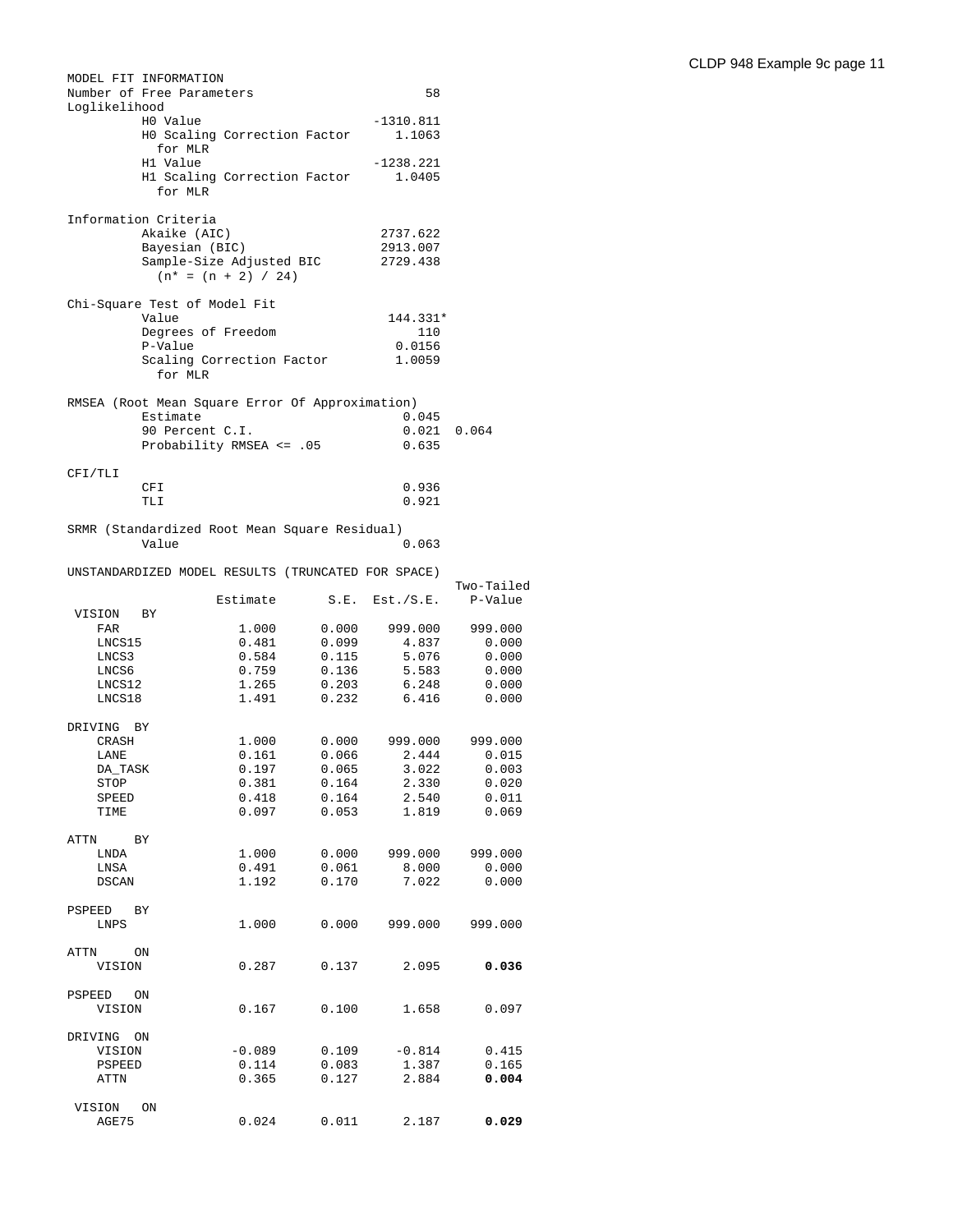| ATTN<br>AGE75          | ON   | 0.059                     | 0.014 | 4.393    | 0.000 |
|------------------------|------|---------------------------|-------|----------|-------|
| <b>PSPEED</b><br>AGE75 | ON   | 0.008                     | 0.008 | 0.988    | 0.323 |
| DRIVING<br>AGE75       | ON   | 0.001                     | 0.011 | 0.119    | 0.905 |
| ATTN<br>PSPEED         | WITH | 0.061                     | 0.027 | 2.292    | 0.022 |
| SPEED<br>TIME          | WITH | $-0.025$                  | 0.004 | $-5.512$ | 0.000 |
|                        |      | New/Additional Parameters |       |          |       |
| AGEVIS                 |      | $-0.002$                  | 0.003 | $-0.830$ | 0.406 |
| AGESPEED               |      | 0.001                     | 0.001 | 0.764    | 0.445 |
| <b>AGEATTN</b>         |      | 0.022                     | 0.009 | 2.507    | 0.012 |

STANDARDIZED MODEL RESULTS (TRUNCATED FOR SPACE) STDYX Standardization

|                     |          |       |           | Two-Tailed |
|---------------------|----------|-------|-----------|------------|
|                     | Estimate | S.E.  | Est./S.E. | P-Value    |
| VISION<br>ВY        |          |       |           |            |
| FAR                 | 0.580    | 0.062 | 9.424     | 0.000      |
| LNCS15              | 0.531    | 0.076 | 6.999     | 0.000      |
| LNCS3               | 0.653    | 0.061 | 10.646    | 0.000      |
|                     |          |       |           |            |
| LNCS6               | 0.694    | 0.059 | 11.851    | 0.000      |
| LNCS12              | 0.749    | 0.051 | 14.647    | 0.000      |
| LNCS18              | 0.717    | 0.042 | 17.024    | 0.000      |
| DRIVING<br>ВY       |          |       |           |            |
| CRASH               | 0.575    | 0.107 | 5.378     | 0.000      |
| LANE                | 0.319    | 0.130 | 2.446     | 0.014      |
| DA_TASK             | 0.470    | 0.100 | 4.694     | 0.000      |
| STOP                | 0.302    | 0.115 | 2.630     | 0.009      |
|                     |          |       |           |            |
| SPEED               | 0.298    | 0.102 | 2.911     | 0.004      |
| TIME                | 0.325    | 0.132 | 2.470     | 0.014      |
| ATTN<br>ВY          |          |       |           |            |
| LNDA                | 0.672    | 0.058 | 11.501    | 0.000      |
| LNSA                | 0.724    | 0.053 | 13.543    | 0.000      |
| <b>DSCAN</b>        | 0.787    | 0.045 | 17.608    | 0.000      |
| PSPEED<br>ВY        |          |       |           |            |
| LNPS                | 1.000    | 0.000 | 999.000   | 999.000    |
|                     |          |       |           |            |
|                     |          |       |           |            |
| DRIVING<br>ON       |          |       |           |            |
| VISION              | $-0.122$ | 0.148 | $-0.826$  | 0.409      |
| <b>PSPEED</b>       | 0.164    | 0.120 | 1.368     | 0.171      |
| <b>ATTN</b>         | 0.690    | 0.149 | 4.617     | 0.000      |
|                     |          |       |           |            |
| PSPEED<br>ON        |          |       |           |            |
| VISION              | 0.160    | 0.094 | 1.715     | 0.086      |
| ATTN<br>ΟN          |          |       |           |            |
| VISION              | 0.209    | 0.096 | 2.191     | 0.028      |
|                     |          |       |           |            |
| DRIVING<br>ON       |          |       |           |            |
| AGE75               | 0.017    | 0.148 | 0.118     | 0.906      |
| VISION<br>ON        |          |       |           |            |
| AGE75               | 0.224    | 0.087 | 2.582     | 0.010      |
| ATTN<br>ON          |          |       |           |            |
| AGE75               | 0.413    | 0.081 | 5.085     | 0.000      |
| <b>PSPEED</b><br>ON |          |       |           |            |
| AGE75               | 0.074    | 0.075 | 0.986     | 0.324      |
|                     |          |       |           |            |
|                     |          |       |           |            |
| ATTN<br>WITH        |          |       |           |            |
| PSPEED              | 0.221    | 0.088 | 2.523     | 0.012      |
| SPEED<br>WITH       |          |       |           |            |
| TIME                | $-0.544$ | 0.090 | $-6.061$  | 0.000      |
|                     |          |       |           |            |
| R-SOUARE            |          |       |           |            |
| Latent              |          |       |           | Two-Tailed |
| Variable            | Estimate | S.E.  | Est./S.E. | P-Value    |
| VISION              | 0.050    | 0.039 | 1.291     | 0.197      |
|                     |          |       |           |            |
| DRIVING             | 0.532    | 0.151 | 3.526     | 0.000      |
| ATTN                | 0.253    | 0.077 | 3.264     | 0.001      |
| <b>PSPEED</b>       | 0.037    | 0.032 | 1.129     | 0.259      |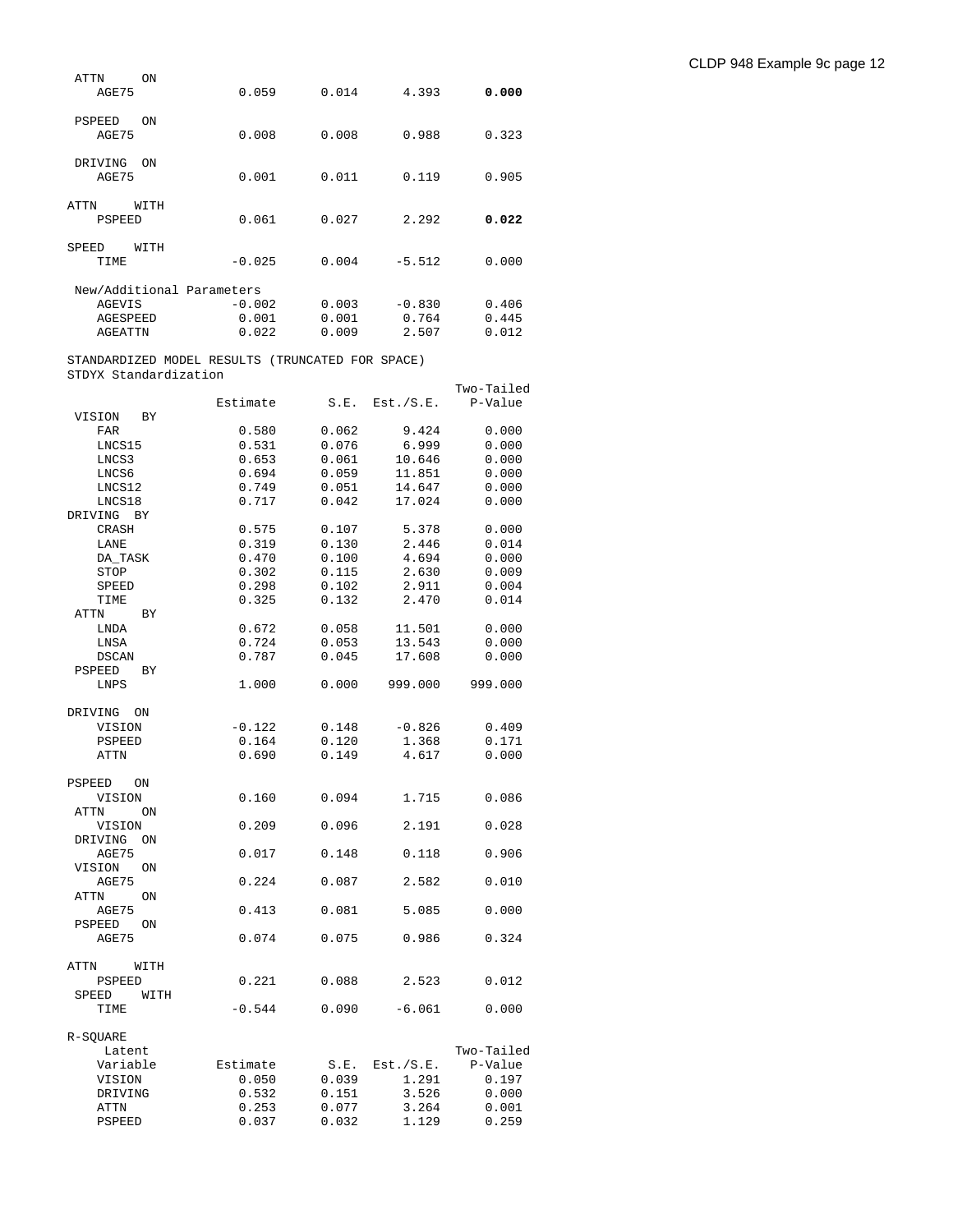**! Reduced structural model 5a (no age or vision --> driving) Vision Attn Pspeed ON Age75\* (Age2-Age4) ! Age --> outcomes, not driving Attn Pspeed ON Vision\* (Vis2-Vis3); ! Vision --> outcomes, not driving Attn WITH Pspeed\*; ! Res cov for Attn and Pspeed Driving ON Pspeed\* Attn\* (Speed1 Attn1); ! Pspeed, Attn --> Driving**

MODEL FIT INFORMATION

 $(n* = (n + 2) / 24)$ 

|               | MODEL FIL INFONTAILOR                           |             |       |                                                    |
|---------------|-------------------------------------------------|-------------|-------|----------------------------------------------------|
|               | Number of Free Parameters                       | 56          |       |                                                    |
| Loglikelihood |                                                 |             |       |                                                    |
|               | HO Value                                        | $-1311.286$ |       |                                                    |
|               | HO Scaling Correction Factor                    | 1.0933      |       | Did constraining these two paths to 0 make         |
|               | for MLR                                         |             |       | the model worse?                                   |
|               | H1 Value                                        | $-1238.221$ |       |                                                    |
|               | H1 Scaling Correction Factor                    | 1.0405      |       | Rescaled $-2\Delta L(L(2) = 0.646, p = .72, so no$ |
|               | for MLR                                         |             |       |                                                    |
|               | Information Criteria                            |             |       | This is the appropriate way to test a              |
|               | Akaike (AIC)                                    | 2734.572    |       |                                                    |
|               | Bayesian (BIC)                                  | 2903.909    |       | structural model, whose job is to reproduce        |
|               | Sample-Size Adjusted BIC                        | 2726.670    |       | the covariance among the latent factors and        |
|               | $(n* = (n + 2) / 24)$                           |             |       |                                                    |
|               | Chi-Square Test of Model Fit                    |             |       | any observed predictors (but not among             |
|               | Value                                           | 144.090*    |       | any observed predictors themselves).               |
|               | Degrees of Freedom                              | 112         |       |                                                    |
|               | P-Value                                         | 0.0221      |       |                                                    |
|               | Scaling Correction Factor                       | 1.0142      |       | Relying on good global model fit (which will       |
|               | for MLR                                         |             |       | mostly reflect the measurement models) is          |
|               | RMSEA (Root Mean Square Error Of Approximation) |             |       |                                                    |
|               | Estimate                                        | 0.043       |       | not sufficient to say a structural model fits.     |
|               | 90 Percent C.I.                                 | 0.018       | 0.063 |                                                    |
|               | Probability RMSEA <= .05                        | 0.691       |       | We will continue with a full structural model      |
| CFI/TLI       |                                                 |             |       |                                                    |
|               | CFI                                             | 0.940       |       | instead so we can be sure that model mis-          |
|               | TLI                                             | 0.927       |       | fit is not a reason behind any discrepancies.      |
|               | SRMR (Standardized Root Mean Square Residual)   |             |       |                                                    |
|               | Value                                           | 0.063       |       |                                                    |

**What if we wanted to test a latent variable interaction? Model 6a (full structural model shown only)** *Note that latent variable interactions can only be model predictors (and they cannot have covariances)*

```
ANALYSIS: ESTIMATOR = MLR;
           TYPE = RANDOM; ALGORITHM = INTEGRATION; ! New estimation options needed
! Full structural model
   Vision Attn Pspeed Driving ON Age75* (Age1-Age4); ! Age --> outcomes
          Attn Pspeed Driving ON Vision* (Vis1-Vis3); ! Vision --> outcomes
   Attn WITH Pspeed*; ! Res cov for Attn and Pspeed
 Driving ON Pspeed* Attn* (Speed1 Attn1);
! Interaction between two latent variables (would be same if one variable was observed)
   VisAttn | Vision XWITH Attn; ! VisAttn = new latent variable interaction
  Driving ON VisAttn* (VxA); ! Latent variable interaction --> Driving
MODEL CONSTRAINT: ! latent factor variance of attn = .443, of vision = .224
NEW (V4low V4high A4low A4high);
  V4low = Vis3 - VxA*SQRT(.443); ! Vision slope for -1SD attn
  V4high = Vis3 + VxA*SQRT(.443); ! Vision slope for +1SD attn
  A4low = Attn1 - VxA*SQRT(.224); ! Attn slope for -1SD vision
  A4high = Attn1 + VxA*SQRT(.224); ! Attn slope for -+1SD vision
MODEL FIT INFORMATION
Number of Free Parameters 59
Loglikelihood
H0 Value -1310.261 H0 Scaling Correction Factor 1.1066
 for MLR
Information Criteria
       Akaike (AIC) 2738.522<br>Bayesian (BIC) 2916.931
        Bayesian (BIC) 2916.931<br>Sample-Size Adjusted BIC 2730.197
       Sample-Size Adjusted BIC
                                              Model fit has disappeared once we've used 
                                              numeric integration (no H1 saturated 
                                              covariance matrix to come back to anymore). 
                                              STDYX disappears for the same reason.
```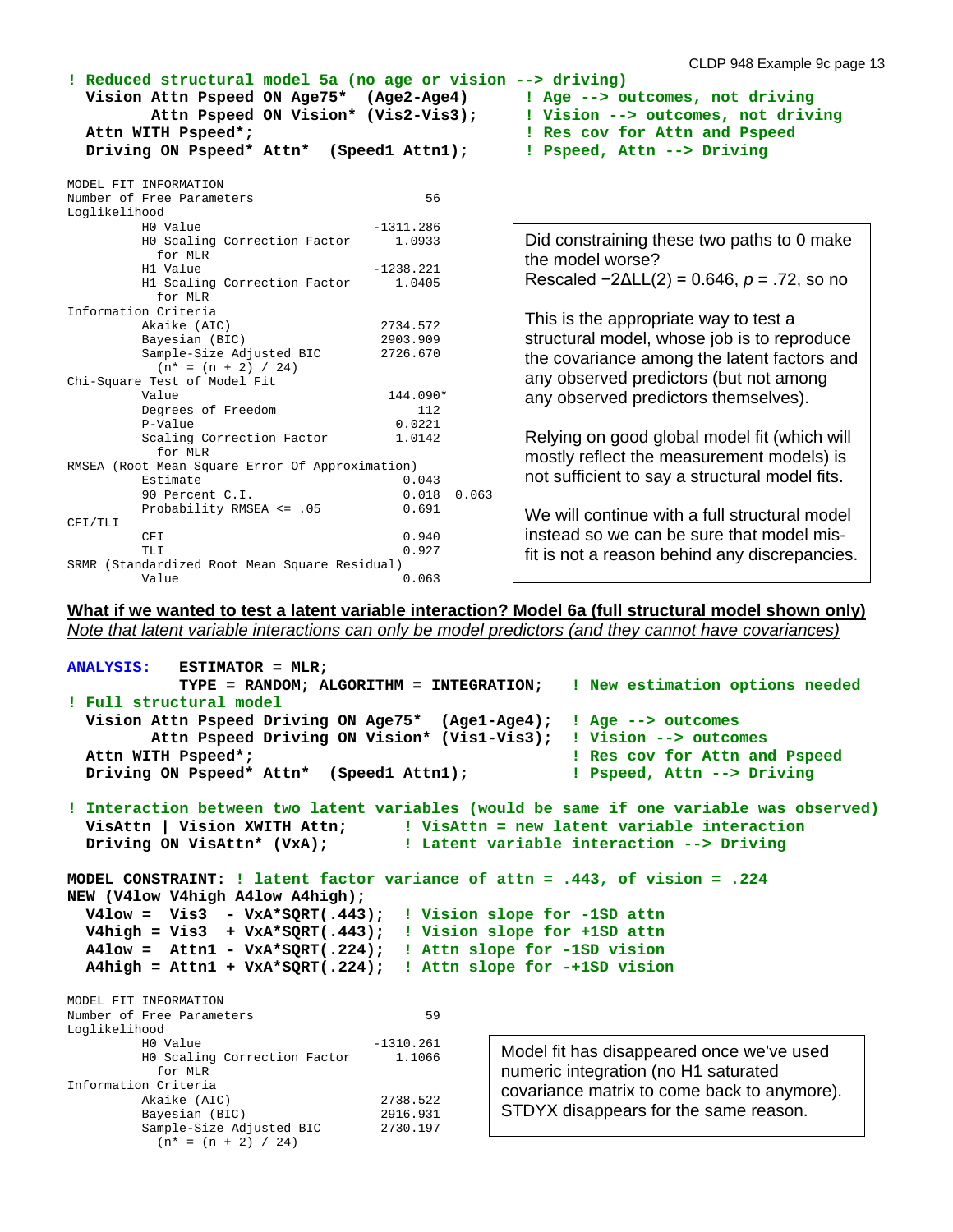## **New structural model output only—note that the VisAttn interaction is related only to driving:**

UNSTANDARDIZED MODEL RESULTS

|                           |      | Estimate | S.E.  | Est./S.E. | Two-Tailed<br>P-Value |                                           |
|---------------------------|------|----------|-------|-----------|-----------------------|-------------------------------------------|
| <b>ATTN</b>               | ON   |          |       |           |                       |                                           |
| VISION                    |      | 0.305    | 0.142 | 2.140     | 0.032                 |                                           |
| PSPEED                    | ON   |          |       |           |                       |                                           |
| VISION                    |      | 0.168    | 0.101 | 1.662     | 0.096                 |                                           |
| DRIVING                   | ON   |          |       |           |                       |                                           |
| VISION                    |      | $-0.106$ | 0.114 | $-0.924$  | 0.355                 | simple vision slope at attn=0             |
| PSPEED                    |      | 0.118    | 0.083 | 1.423     | 0.155                 |                                           |
| <b>ATTN</b>               |      | 0.363    | 0.130 | 2.785     | 0.005                 | simple attn slope at vision=0             |
| <b>VISATTN</b>            |      | 0.139    | 0.142 | 0.978     | 0.328                 | n.s. interaction                          |
| VISION                    | ON   |          |       |           |                       |                                           |
| AGE75                     |      | 0.024    | 0.011 | 2.188     | 0.029                 |                                           |
| <b>ATTN</b>               | ON   |          |       |           |                       |                                           |
| AGE75                     |      | 0.059    | 0.014 | 4.399     | 0.000                 |                                           |
| PSPEED                    | ON   |          |       |           |                       |                                           |
| AGE75                     |      | 0.008    | 0.008 | 0.982     | 0.326                 |                                           |
| DRIVING                   | ON   |          |       |           |                       |                                           |
| AGE75                     |      | 0.002    | 0.011 | 0.135     | 0.892                 |                                           |
| <b>ATTN</b>               | WITH |          |       |           |                       |                                           |
| <b>PSPEED</b>             |      | 0.060    | 0.027 | 2.222     | 0.026                 |                                           |
| New/Additional Parameters |      |          |       |           |                       |                                           |
| V4LOW                     |      | $-0.198$ | 0.167 | $-1.181$  |                       | 0.237 simple vision slope at attn = - 1SD |
| V4HIGH                    |      | 0.013    | 0.126 | $-0.105$  |                       | 0.916 simple vision slope at attn=+1SD    |
| A4LOW                     |      | 0.297    | 0.139 | 2.134     |                       | 0.033 simple attn slope at vision=-1SD    |
| A4HIGH                    |      | 0.428    | 0.153 | 2.793     |                       | 0.005 simple attn slope at vision=+1SD    |

STDYX Standardization

|                                                |      | Estimate                            | S.E.                             | Est./S.E.                           | Two-Tailed<br>P-Value            |
|------------------------------------------------|------|-------------------------------------|----------------------------------|-------------------------------------|----------------------------------|
| ATTN<br>VISION                                 | ON.  | 0.220                               | 0.099                            | 2.233                               | 0.026                            |
| PSPEED<br>VISION                               | ON   | 0.160                               | 0.093                            | 1.720                               | 0.085                            |
| DRIVING<br>VISION<br>PSPEED<br>ATTN<br>VISATTN | ON   | $-0.145$<br>0.170<br>0.692<br>0.125 | 0.155<br>0.120<br>0.152<br>0.126 | $-0.939$<br>1.417<br>4.564<br>0.999 | 0.348<br>0.157<br>0.000<br>0.318 |
| VISION<br>AGE75                                | ON   | 0.227                               | 0.088                            | 2.594                               | 0.009                            |
| ATTN<br>AGE75                                  | ON   | 0.413                               | 0.081                            | 5.071                               | 0.000                            |
| PSPEED<br>AGE75                                | ON   | 0.074                               | 0.075                            | 0.981                               | 0.327                            |
| DRIVING<br>AGE75                               | ON   | 0.020                               | 0.151                            | 0.133                               | 0.894                            |
| ATTN<br>PSPEED                                 | WITH | 0.217                               | 0.088                            | 2.448                               | 0.014                            |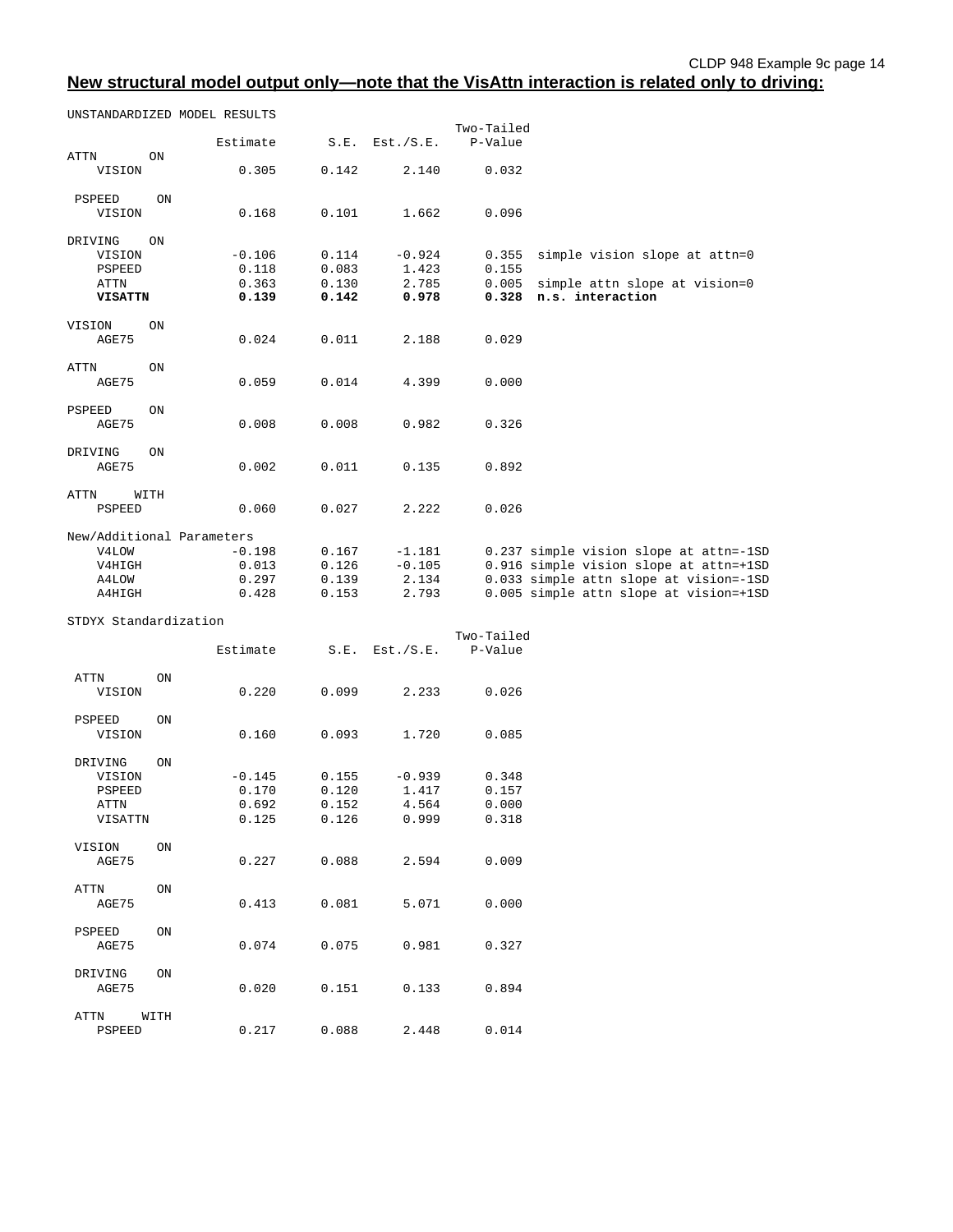CLDP 948 Example 9c page 15 What if we wanted to test *multiple* interactions between latent variables, or the model wouldn't converge (or there are too many latent variables to estimate all at once)? Or what if we had non-normal outcomes but we wanted to use maximum likelihood for our IRT/IFA model factor relations?

**Plausible values (PVs) to the rescue!** So far we've only done the measurement models "a" version (run model in MLR) and the "b" version (use Bayes estimation to generate plausible values for each latent factor). Now we need steps "c" and "d".

**Step "c"**: Merge the plausible values of different factors together, so that you have 100 complete datasets. Here is a SAS macro to automate that process:

```
******************************************************************************************;
                  INFO NEEDED TO ENTER TO MERGE PLAUSIBLE VALUES
******************************************************************************************;
* Folder for plausible files; %LET filesave = C:\Dropbox\18_CLDP948\DriverScan\SEM\PV;
* SAS original data file name; %LET datafile = MyOriginalData;
* Name of person ID variable; %LET IDvar = PartID;
* Suffix # of FIRST file; %LET startP = 1;
* Suffix # of LAST file; %LET endP = 100;
* Total # of sets of files; %LET total = 3; 
%MACRO LabelThem; 
* index = count of how many sets of files, 
* prefix = name of file prefix;
* # items needed to drop from front of file;
%IF &index. = 1 %THEN %DO; %LET prefix = Vision; %LET ndrop = 6; %END;
%IF &index. = 2 %THEN %DO; %LET prefix = Driving; %LET ndrop = 6; %END;
%IF &index. = 3 %THEN %DO; %LET prefix = Attn; %LET ndrop = 3; %END;
**** REPEAT THE ABOVE FOR ALL YOUR SETS OF FILES TO BE MERGED ***********;
%MEND LabelThem;
******************************************************************************************;
           ***** NOTHING NEEDS TO BE CHANGED FROM HERE, JUST RUN IT ******;
******************************************************************************************;
* Sort original data by ID; PROC SORT DATA=&datafile.; BY &IDvar.; RUN;
%GLOBAL index prefix ndrop; %MACRO Import;
%DO num=&startp. %TO &endp.; DATA Merge&num.; SET &datafile.; RUN;
      %DO index=1 %TO &total.; %LabelThem; * Import plausible file;
             DATA &prefix.&num.; INFILE "&filesave.\&prefix.&num..dat" DLM=TAB LRECL=1000;
             INPUT var1-var&ndrop. &IDvar. &prefix.; KEEP &IDvar. &prefix.; RUN; 
              PROC SORT DATA=&prefix.&num.; BY &IDvar.; RUN;
             * Merge with original data, replace missing values;
             DATA Merge&num.; MERGE Merge&num. &prefix.&num.; BY &IDvar.; 
             IF &prefix.=. THEN &prefix.=-9999; IF &IDvar.=. THEN &IDvar.=-9999; RUN;
             * Remove SAS datasets;
            PROC DATASETS LIB=WORK NOLIST; DELETE &prefix.&num.; RUN; QUIT;
      %END; * Export to .csv for use in Mplus;
            PROC EXPORT DATA=Merge&num. OUTFILE= "&filesave.\PV&num..csv"
            DBMS=CSV REPLACE; PUTNAMES=NO; RUN;
      * Remove SAS datasets;
      PROC DATASETS LIB=WORK NOLIST; DELETE Merge&num.; RUN; QUIT;
%END; %MEND Import; 
* Run macro; %Import;
* Build list of plausible values files;
%MACRO Makelist;
DATA _NULL_; * Name of file to print to;
      FILE "&filesave.\PVFilesList.dat" NOPAD NOTITLES;
      * Print all dataset names;
      %DO i=&startP. %TO &endP.; PUT @1 "PV&i..csv"; %END;
RUN; %MEND Makelist; 
* Run macro; %Makelist;
******************************************************************************************;
```
**When the SAS program is done running,** you will have 100 .csv files called PV\*.csv with all plausible values for the latent variables merged together, as well as a file called "PVFileList.dat" that lists all these files. Now we are ready to analyze! (Btw, why 100? Because more should be better, right?)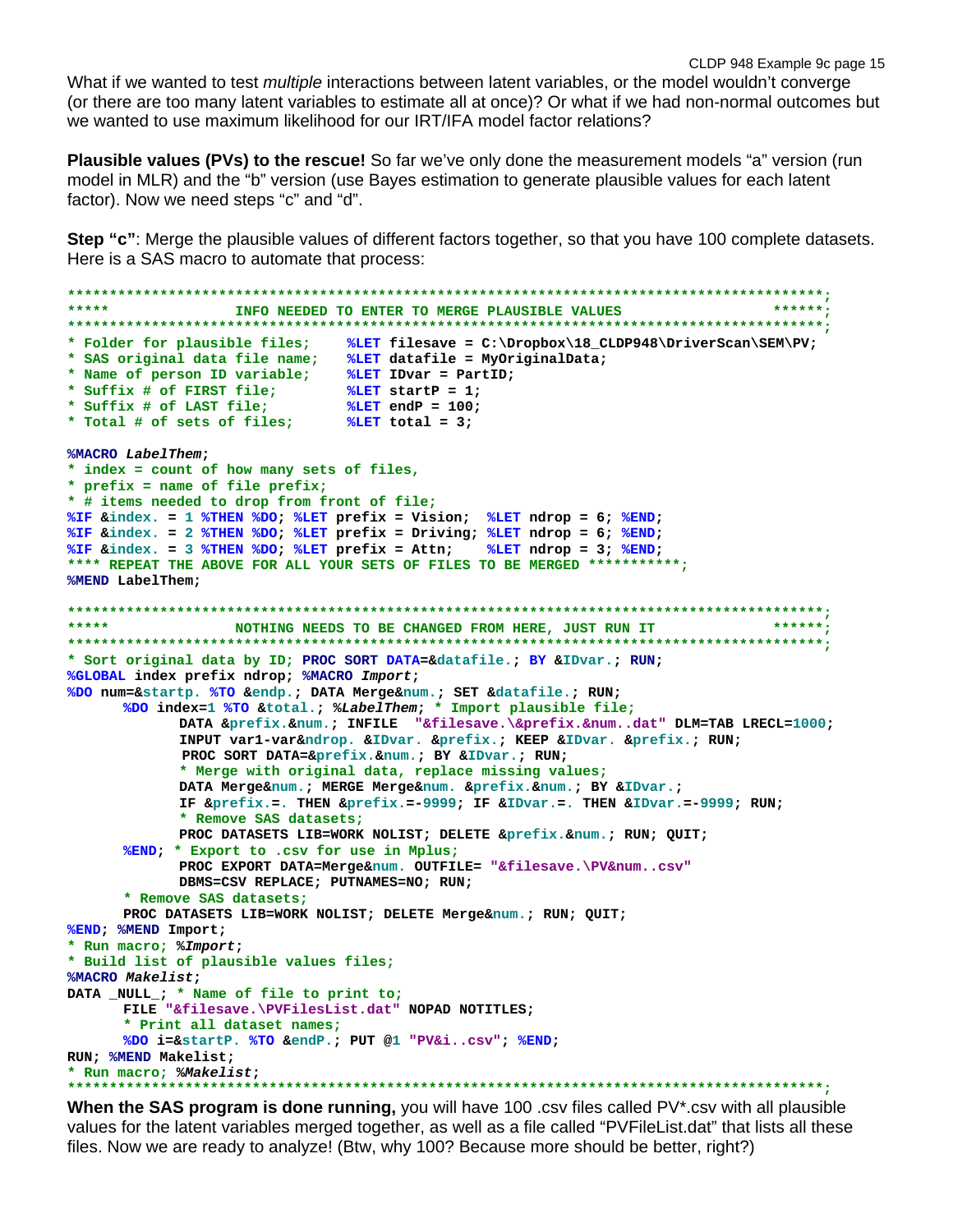**Step "d"**: Estimate the same model, but using the plausible values instead of the latent factors to build an observed interaction term. This tells Mplus to do so for all 100 files and then combine the results.

#### **Model 7a: Using Plausible Values to Estimate an SEM with a latent variable interaction**

```
TITLE: SEM Example for Driverscan using Plausible Values
DATA:<br>FILE = PV/PVFilesList.dat;
   FILE = PV/PVFilesList.dat; ! FILE that lists all the data file names
                                  ! Analyze and combine results across files
VARIABLE:
! List of ALL variables in data file
   NAMES = PartID sex age75 lncs15 lncs3 lncs6 lncs12 lncs18 far lnps 
                   lnda lnsa Dscan lane da_task crash stop speed time
           Vision Driving Attn; ! New factor scores
! Variables to be analyzed in this model
   USEVARIABLE = age75 lnps Vision Driving Attn VisAttn; 
! Missing data identifier
   MISSING ARE ALL (-9999);
! ID variable;
IDVARIABLE = PartID;<br>DEFINE: VisAttn =
            VisAttn = Vision * Attn; ! Now interaction is observed variable
                                          ! but it will only predict driving for comparability
ANALYSIS: ESTIMATOR = MLR; 
            STDYX RESIDUAL; : Standardized model, local fit<br>
SAMPSTAT: : : Get descriptive stats for var
                                  ! Get descriptive stats for variables
MODEL:
! Measurement models for "factors" (factor mean=0 used for centering)
! Now assuming perfect reliability because of PVs
  Vision BY VisFact@1; Vision* VisFact@0; [Vision@0 VisFact*];<br>Attn BY AttnFact@1; Attn* AttnFact@0; [Attn@0 AttnFact*];
  Attn BY AttnFact@1; Attn* AttnFact@0; [Attn@0 AttnFac<br>Pspeed BY lnps@1: Pspeed* lnps@0: [Pspeed@0 lnps*1:
                          Pspeed* lnps@0;
   Driving BY DrivFact@1; Driving* DrivFact@0; [Driving@0 DrivFact*]; 
! Structural model among "factors"
  Vision Attn Pspeed Driving ON Age75* (Age1-Age4); ! Age --> outcomes<br>Attn Pspeed Driving ON Vision* (Vis1-Vis3); ! Vision --> outcomes
  Attn Pspeed Driving ON Vision* (Vis1-Vis3); Attn WITH Pspeed*;
                                                            ! Res cov for Attn and Pspeed<br>! Pspeed, Attn --> Driving
  Driving ON Pspeed* Attn* (Speed1 Attn1);
   Driving ON VisAttn* (VxA); ! Interaction --> Driving
MODEL CONSTRAINT: ! Plausible score variance of attn = .441, of vision = .221
NEW (V4low V4high A4low A4high);
V4low = Vis3 - VxA*SQRT(.441); ! Vision slope for -1SD attn
V4high = Vis3 + VxA*SQRT(.441); ! Vision slope for +1SD attn
A4low = Attn1 - VxA*SQRT(.221); ! Attn slope for -1SD vision
A4high = Attn1 + VxA*SQRT(.221); ! Attn slope for -+1SD vision
                                             attnfact
                                                                   Model 7a STDYX solution shown
                                      1.000
    age75
                 .291
                              attn
                                    770
              .085
                                           290
                                                   865
                     .327
                                      .063
        .188
                                .157
                                                       driving
                                                                1.000 +drivfact
                                       074
                                         .970_{.117}.963
                                                              Note that when using plausible values, each 
           vision
                                                      .012
                      .132
                                                              dataset has its own set of fit statistics, the mean 
                               pspeed
                                                              and SD for each are given (see left example). This 
             1.000
                                              visattn
                                                              means that modified procedures must be followed 
                                1.000
                                                              to conduct likelihood ratio tests across datasets.
              visfact
                                                     Number of Free Parameters 19
                                                     Loglikelihood
                                lnps
                                                          H0 Value
                                                              Mean -392.820<br>Std Dev 9.076Std Dev 9.076
                                                       Number of successful computations 100
```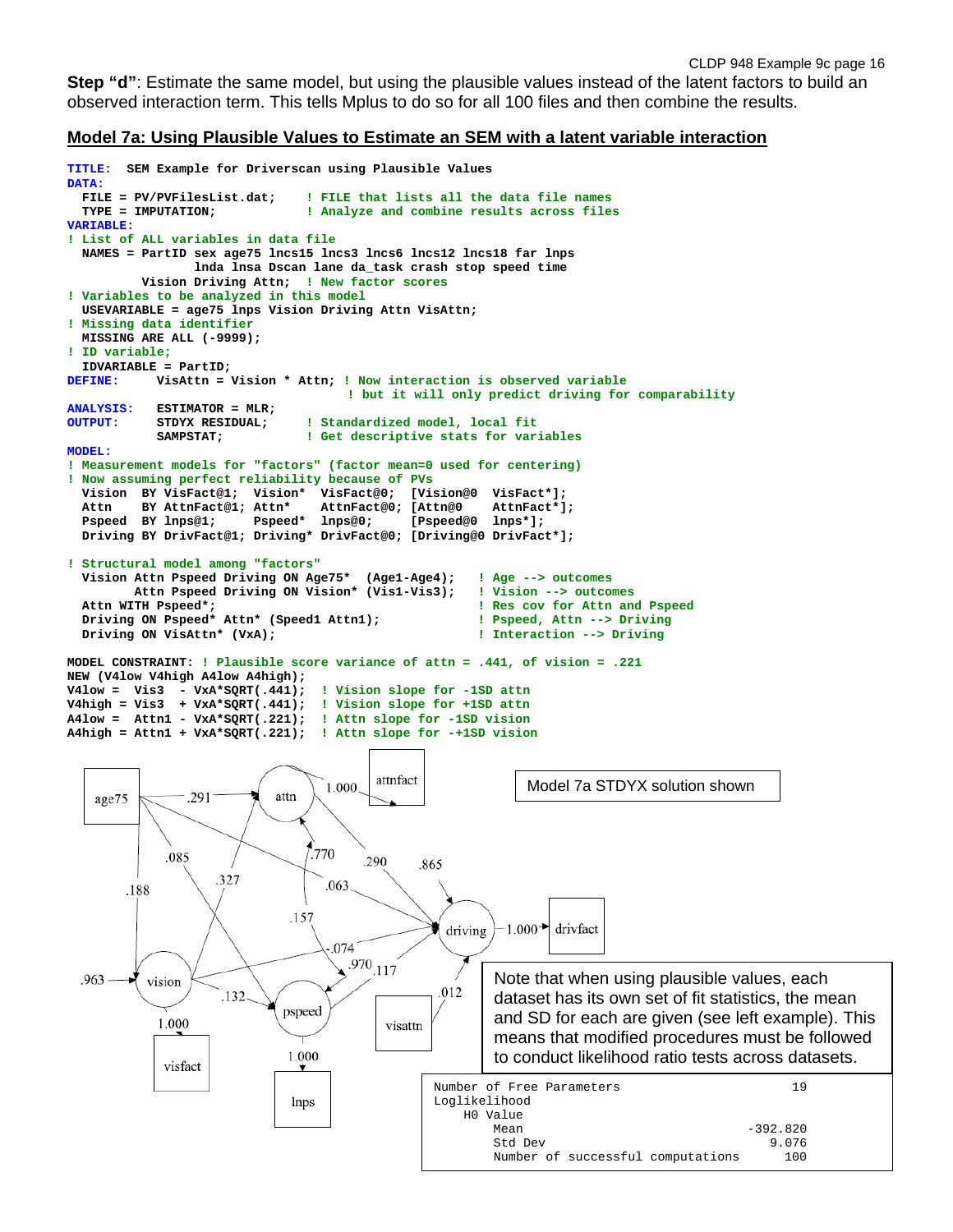**What would have happened if we used the mean of each person's factor score distribution from the single-factor models as a single observed variable instead? Let's examine two ways of doing this.**

**TITLE: SEM Example for Driverscan using Uncorrected Single Factor Scores; DATA: FILE = SEMfactorscores.dat; ! Mean factor score merged back into data** *I* Now just a regular analysis **VARIABLE: ! List of ALL variables in data file NAMES = PartID sex age75 lncs15 lncs3 lncs6 lncs12 lncs18 far lnps lnda lnsa Dscan lane da\_task crash stop speed time VisFact DrivFact AttnFact; ! New factor scores ! Variables to be analyzed in this model USEVARIABLE = age75 lnps VisFact DrivFact AttnFact VisAttn; ! Missing data identifier MISSING ARE ALL (-9999); ! ID variable; IDVARIABLE = PartID; DEFINE: VisAttn = VisFact \* AttnFact; ! Interaction is observed variable CENTER VisAttn (GrandMean); ! Mean-center for comparability ANALYSIS: ESTIMATOR = MLR; OUTPUT: STDYX RESIDUAL; ! Standardized model, local fit ! Get descriptive stats for variables** 

**Model 8a: Using Reliability-Corrected Single Factor Scores (Model 10a does same using PVs)**

```
MODEL:
! Measurement models for "factors" (factor mean=0 used for centering)
! Incorporates factor score unreliability
   Vision BY VisFact@1; Vision*; VisFact*(ResVis); [Vision@0 VisFact*];
 Attn BY AttnFact@1; Attn*; AttnFact*(ResAttn); [Attn@0 AttnFact*];
 Pspeed BY lnps@1; Pspeed*; lnps@0; [Pspeed@0 lnps*];
   Driving BY DrivFact@1; Driving*; DrivFact*(ResDriv); [Driving@0 DrivFact*]; 
! Structural model among "factors"
 Vision Attn Pspeed Driving ON Age75* (Age1-Age4); ! Age --> outcomes 
 Attn Pspeed Driving ON Vision* (Vis1-Vis3); ! Vision --> outcomes
  Attn WITH Pspeed*;<br>
Driving ON Pspeed* Attn* (Speed1 Attn1);
<br>
1 Pspeed, Attn --> Driving
  Driving ON Pspeed* Attn* (Speed1 Attn1); <br>Driving ON VisAttn* (VxA): <br>Priving ON VisAttn* (VxA): <br>Priving
  Driving ON VisAttn* (VxA);
MODEL CONSTRAINT: ! New factor score variance of attn = .345, of vision = .186
NEW (V4low V4high A4low A4high);
V4low = Vis3 - VxA*SQRT(.345); ! Vision slope for -1SD attn
V4high = Vis3 + VxA*SQRT(.345); ! Vision slope for +1SD attn
A4low = Attn1 - VxA*SQRT(.186); ! Attn slope for -1SD vision
A4high = Attn1 + VxA*SQRT(.186); ! Attn slope for -+1SD vision
ResVis =(1-.856)*0.186; ! Fix residual variances to "unreliable" part of factor score
ResAttn=(1-.819)*0.345; ! Each comes from "a" version of measurement model
ResDriv=(1-.723)*0.097;
```
#### **Model 9a: Using Uncorrected Single Factor Scores**

```
MODEL:
! Measurement models for "factors" (factor mean=0 used for centering)
! Now assuming perfect reliability
 Vision BY VisFact@1; Vision* VisFact@0; [Vision@0 VisFact*];
 Attn BY AttnFact@1; Attn* AttnFact@0; [Attn@0 AttnFact*];
   Pspeed BY lnps@1; Pspeed* lnps@0; [Pspeed@0 lnps*];
   Driving BY DrivFact@1; Driving* DrivFact@0; [Driving@0 DrivFact*]; 
! Structural model among "factors"
   Vision Attn Pspeed Driving ON Age75* (Age1-Age4); ! Age --> outcomes 
  Attn Pspeed Driving ON Vision* (Vis1-Vis3); Attn WITH Pspeed*;
                                                          Pass cov for Attn and Pspeed<br>1 Pspeed, Attn --> Driving
  Driving ON Pspeed* Attn* (Speed1 Attn1); <br>Driving ON VisAttn* (VxA): <br>Priving ON VisAttn* (VxA): <br>Priving
  Driving ON VisAttn* (VxA);
MODEL CONSTRAINT: ! New factor score variance of attn = .345, of vision = .186
NEW (V4low V4high A4low A4high);
V4low = Vis1 - VxA*SQRT(.345); ! Vision slope for -1SD attn
V4high = Vis1 + VxA*SQRT(.345); ! Vision slope for +1SD attn
A4low = Attn1 - VxA*SQRT(.186); ! Attn slope for -1SD vision
A4high = Attn1 + VxA*SQRT(.186); ! Attn slope for -+1SD vision
```